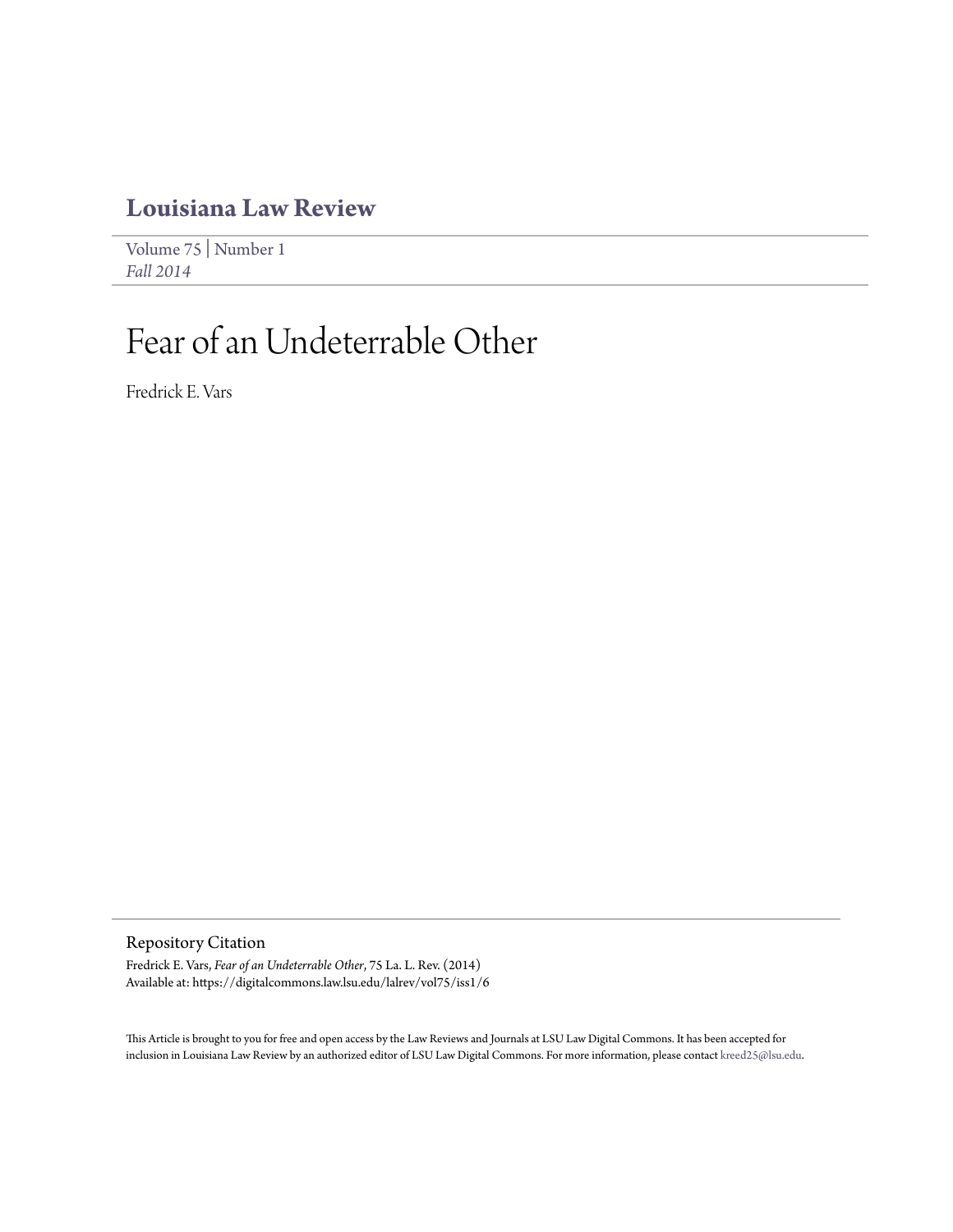### **Fear of an Undeterrable Other**

*Fredrick E. Vars*\*

#### **ABSTRACT**

*America is presently fighting a war on terror and a war on sex offenders. In each, the government openly detains hundreds of individuals not for what they have done, but for what they might do. Some warn that this greatest restriction on liberty may expand to other types of people. This Article examines the risk of such expansion by putting our current wars in historical perspective. The two main conclusions are: (1) some categories of people detained in prior periods are not being detained today; and (2) the risk of expansion is real but lower than previously suggested.* 

#### TABLE OF CONTENTS

| I.           |                                         |    |
|--------------|-----------------------------------------|----|
|              |                                         |    |
|              |                                         |    |
| $\mathbf{H}$ | A. First-Generation Sex Offender Laws14 |    |
|              |                                         |    |
|              |                                         |    |
|              |                                         |    |
|              |                                         | 27 |
|              |                                         |    |

Copyright 2014, by FREDRICK E. VARS.

 <sup>\*</sup> Associate Professor, University of Alabama School of Law. J.D., Yale University. A.B., Princeton University. Thanks to Adam Cox, Caroline Harada, Eric Janus, David Patton, Andrew Townsley, and Carol Montgomery.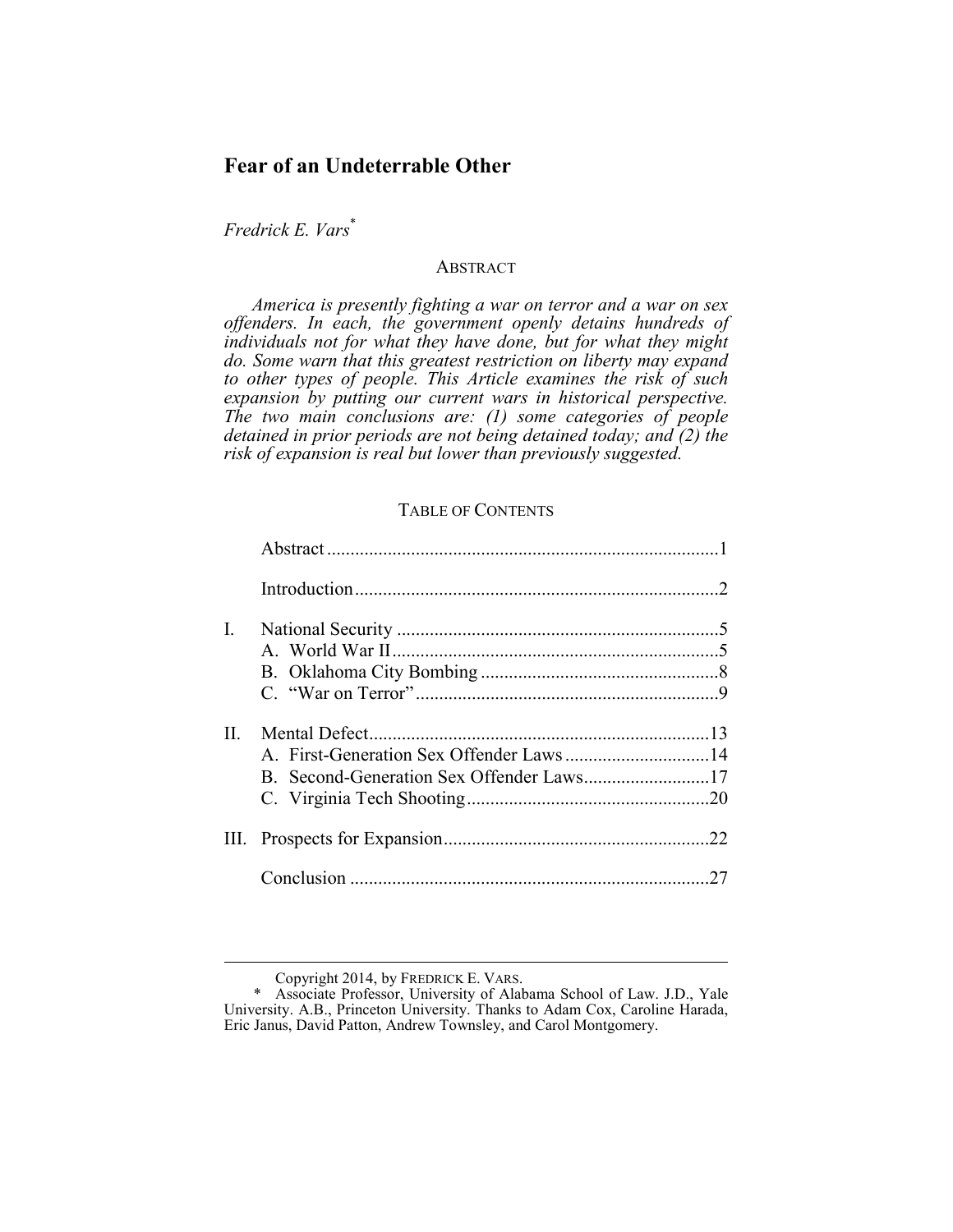#### **INTRODUCTION**

America is currently fighting at least two "wars": a war on  $\text{terror}^1$  and a war on sex offenders.<sup>2</sup> In each, the government has openly employed indefinite preventive detention, locking up thousands not for what they have done, but for what they might do. Commentators warn that this controversial strategy may be expanded to encompass other types of people.<sup>3</sup> For example, the preventive detention of "suspected terrorists" at Guantanamo could expand to individuals suspected of other violent crimes.<sup>4</sup> How real is that threat?<sup>5</sup>

This Article assesses the risk of such "mission creep"<sup>6</sup> specifically, the expansion of indefinite preventive detention beyond terrorists and sex offenders. As others have observed, the law in these areas is relatively elastic, so the potential for creep is real.<sup>7</sup> In other words, the risk is not zero. To be more precise, one needs a theory for when the government engages in indefinite preventive detention. Such a theory will be more persuasive if it has explanatory power across time, as well as in multiple situations, including the wars on terror and sex offenders.

 It turns out that neither of these wars is wholly new. The present war on terror dates back to September 11, 2001. Before that, the last major attack on American soil was at Pearl Harbor on

 <sup>1.</sup> President Obama has said that the war on terror must end, but pointedly did not declare it over. Peter Baker, *Reviving Debate on Nation's Security, Obama Seeks To Narrow Terror Fight*, N.Y. TIMES, May 24, 2013, at A1.

 <sup>2.</sup> *See generally* Corey Rayburn Yung, *The Emerging Criminal War on Sex Offenders*, 45 HARV. C.R.-C.L. L. REV. 435 (2010).

 <sup>3.</sup> David Cole, *Out of the Shadows: Preventive Detention, Suspected Terrorists, and War*, 97 CAL. L. REV. 693, 728, 749 (2009) [hereinafter Cole, *Out of the Shadows*]; ERIC S. JANUS, FAILURE TO PROTECT: AMERICA'S SEXUAL PREDATOR LAWS AND THE RISE OF THE PREVENTIVE STATE 94, 101 (2006).

 <sup>4.</sup> Cole, *Out of the Shadows*, *supra* note 3, at 728.

 <sup>5.</sup> This Article is primarily descriptive, not normative. One exception is the use of the word "threat" here rather than a neutral word like "possibility." Criticisms of sex offender commitment appear in Fredrick E. Vars, *Delineating Sexual Dangerousness*, 50 HOUS. L. REV. 855 (2013) [hereinafter Vars, *Dangerousness*], and Fredrick E. Vars, *Rethinking the Indefinite Detention of Sex Offenders*, 44 CONN. L. REV. 161 (2011) [hereinafter Vars, *Rethinking*]. For a critical analysis of both "wars" in an historical perspective, see Eric Janus, *The Preventive State: When Is Prevention of Harm Harmful?*, *in* HANDBOOK OF PUBLIC PROTECTION 316 (Mike Nash & Andy Williams, eds. 2010).

 <sup>6.</sup> Cole, *Out of the Shadows*, *supra* note 3, at 749. The term "mission creep" generally refers to the expansion of a mission beyond its original objectives. Jim Hoagland, *Prepared for Non-Combat*, WASH. POST, Apr. 15, 1993, at A29. My focus is on creep to other categories of people, not on creep within a category.

 <sup>7.</sup> Cole, *Out of the Shadows*, *supra* note 3; JANUS, *supra* note 3, at 94, 101.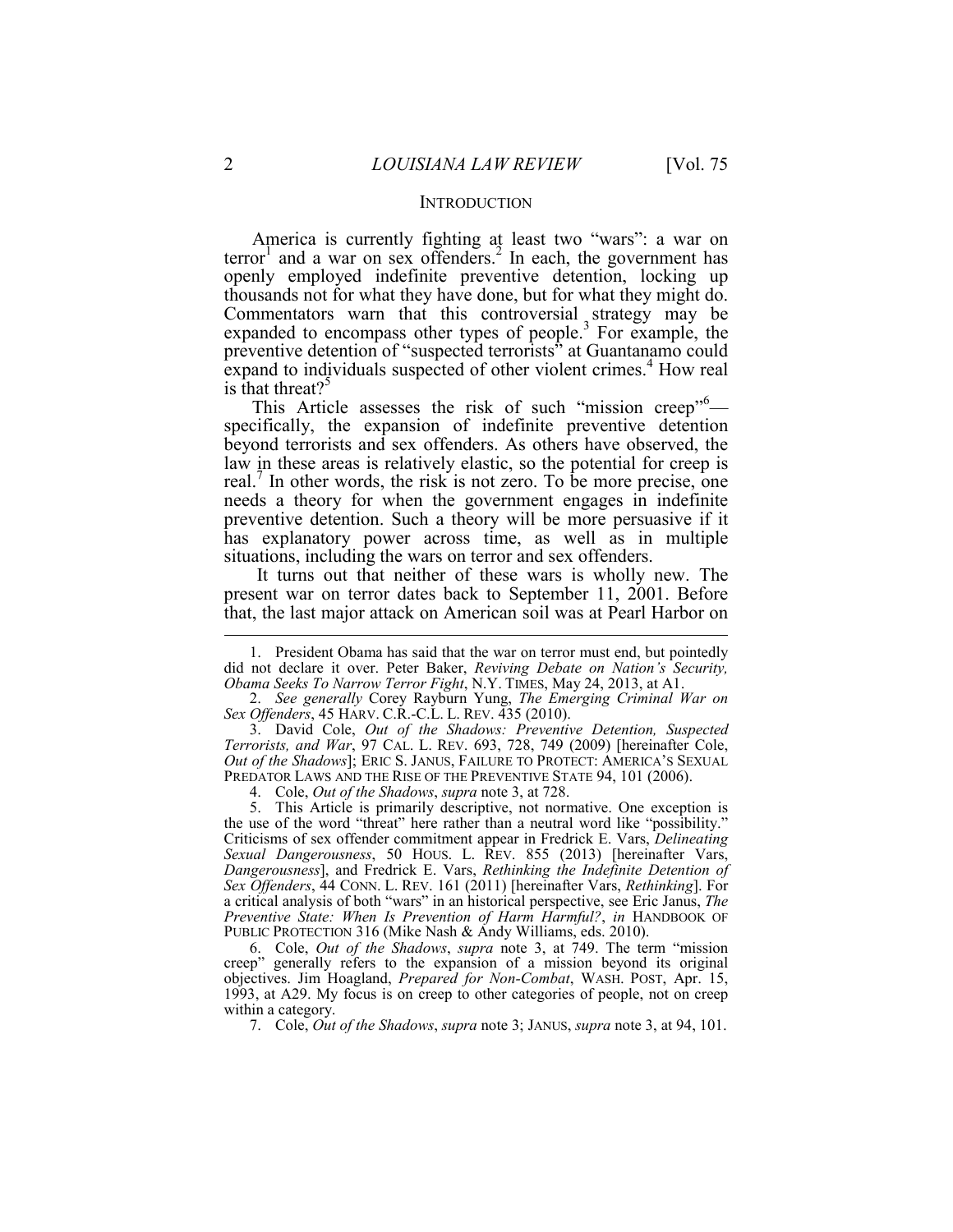December 7, 1941. In fact, the government engaged in widespread, indefinite preventive detention after both attacks.<sup>8</sup> In contrast, the Oklahoma City bombing in 1995 did not result in preventive detention.<sup>9</sup> These three events will frame this Article's discussion of national security detentions.

The current wave of sex offender commitment started in 1990; a previous wave started in the late  $1930s$ .<sup>10</sup> Sex offender commitment is often justified as an extension of mental illness civil commitment.<sup>11</sup> Because these two types of commitment share a mental defect component, they are considered together in this Article. Sticking to cases where fear is greatest, the mental illness example employed in this Article is the 2007 Virginia Tech mass shooting, which also led to an expansion of preventive detention authority.

A complete history of even one of these six events is beyond the scope of this Article. Rather, the goal is to distill the key factors that contribute to preventive detention. The touchstone is *Fear* of an *Undeterrable Other*. <sup>12</sup> *Fear* is a relatively straightforward concept, but it is not always correlated with risk.<sup>13</sup> *Other* is a term of art. In this context, it means an identifiable minority group that is perceived negatively by the majority.<sup>14</sup> *Undeterrable* is used loosely to describe anyone with a defect in control or other attribute that weakens the normal deterrent effect of civil and criminal penalties.15 Deterrence is the preferred default option because, if it works, the government has to incarcerate fewer people than it would need to preventively detain.<sup>16</sup> Although presented here separately, these three factors can be mutually reinforcing.

Broad fluctuations in detention practices appear to be driven mainly by fluctuating levels of fear. The scope of such practices,

1

11. Kansas v. Hendricks, 521 U.S. 346, 358 (1997).

 12. *See* JANUS, *supra* note 3, at 108 (referencing a feeling of being "threatened by an outsider group").

13. Vars, *Dangerousness*, *supra* note 5, at 878–82.

 14. *Cf.* Natsu Taylor Saito, *Interning the "Non-Alien" Other: The Illusory Protections of Citizenship*, 68 L. & CONTEMP. PROBS. 173 (2005).

 15. CHRISTOPHER SLOBOGIN, MINDING JUSTICE: LAWS THAT DEPRIVE PEOPLE WITH MENTAL DISABILITY OF LIFE AND LIBERTY 140 (2006).

16. *See infra* Part III.

 <sup>8.</sup> *See infra* Parts I.A, I.C. By "indefinite preventive detention," I mean a deprivation of liberty of movement premised on a perceived risk and not limited in duration.

 <sup>9.</sup> *See infra* Part I.B.

 <sup>10.</sup> *See generally* Samuel Jan Brakel & James L. Cavanaugh, Jr., *Of Psychopaths and Pendulums: Legal and Psychiatric Treatment of Sex Offenders in the United States*, 30 N.M. L. REV. 69 (2000); *see also infra* Parts II.A, II.B.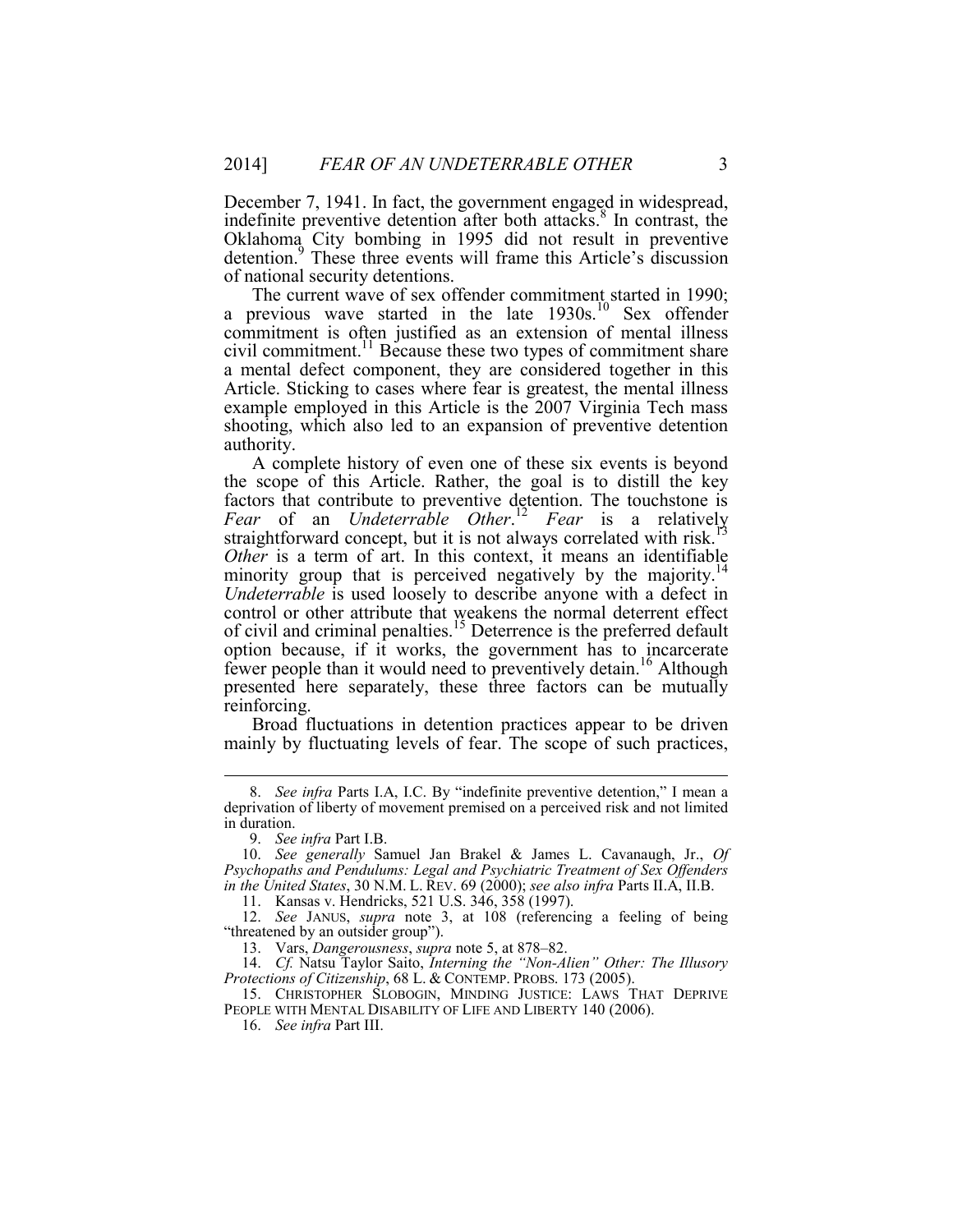however, is sensitive to then-operative notions of Otherness. Here, there is some room for optimism, or at least two silver linings to the current resurgence of preventive detention. Tens of thousands of Japanese-American citizens were interned during World War  $II<sup>T</sup>$  It appears that only a few American citizens were detained after 9/11.<sup>18</sup> Citizenship trumped ethnic and cultural Otherness. Less appreciated is the status of homosexuals in the history of sex offender commitment. Many were detained in the first wave based on consensual adult sex; very few, if any, in the second.<sup>19</sup> Our culture no longer views lesbian, gay, bisexual, and transgender people as a sufficiently threatening Other to detain preventively. Muslim and Arab-American citizens and homosexuals should probably be thankful that they do not live in an earlier era.

Should we nonetheless be worried about mission creep? That post-9/11 detentions focused almost exclusively on non-citizens is hopeful.<sup>20</sup> A terror attack would likely have to be larger than  $9/11$ to lead to widespread detentions of citizens. The more likely threat is fear induced by a domestic crime wave or even a few horrific crimes, as in the case of sex offenders. Sex offenders have been called the most reviled Other.<sup>21</sup> That kind of antipathy, thankfully, does not materialize overnight. But other categories of dangerous people may still be at risk. Fear of an undeterrable Other is not presently sufficient to justify overt indefinite detention of gang members, for example. But such a conclusion is historically contingent and could change with rapid gang expansion and increased gang violence. $^{2}$ 

Because the primary driver is fear, Part I outlines three moments in history when national security was in peril: (1) the attack on Pearl Harbor, (2) the Oklahoma City bombing, and (3) 9/11. The first and third engendered large-scale, indefinite preventive detention. In both, there was fear of an undeterrable Other. This was not the case after Oklahoma City. Part II examines two types of out-of-control criminals: (1) sex offenders and (2) some individuals with mental illness. Undeterrability is thought to distinguish them from other dangerous people. And, when combined with frightening crimes, the government has repeatedly authorized the indefinite preventive

<u>.</u>

 <sup>17.</sup> *See infra* Part I.A.

 <sup>18.</sup> *See infra* Part I.C.

 <sup>19.</sup> *See infra* Part II.

 <sup>20.</sup> Mark Tushnet, *Defending* Korematsu*?: Reflections on Civil Liberties in Wartime*, 2003 WIS. L. REV. 273, 297 (2003).

 <sup>21.</sup> *See infra* note 114 and accompanying text (noting that Hoover called sex offenses the "most loathsome of all the vast army of crime").

 <sup>22.</sup> Stephen J. Morse, *Preventive Confinement of Dangerous Offenders*, 32 J. L. MED. & ETHICS 56, 65 (2004).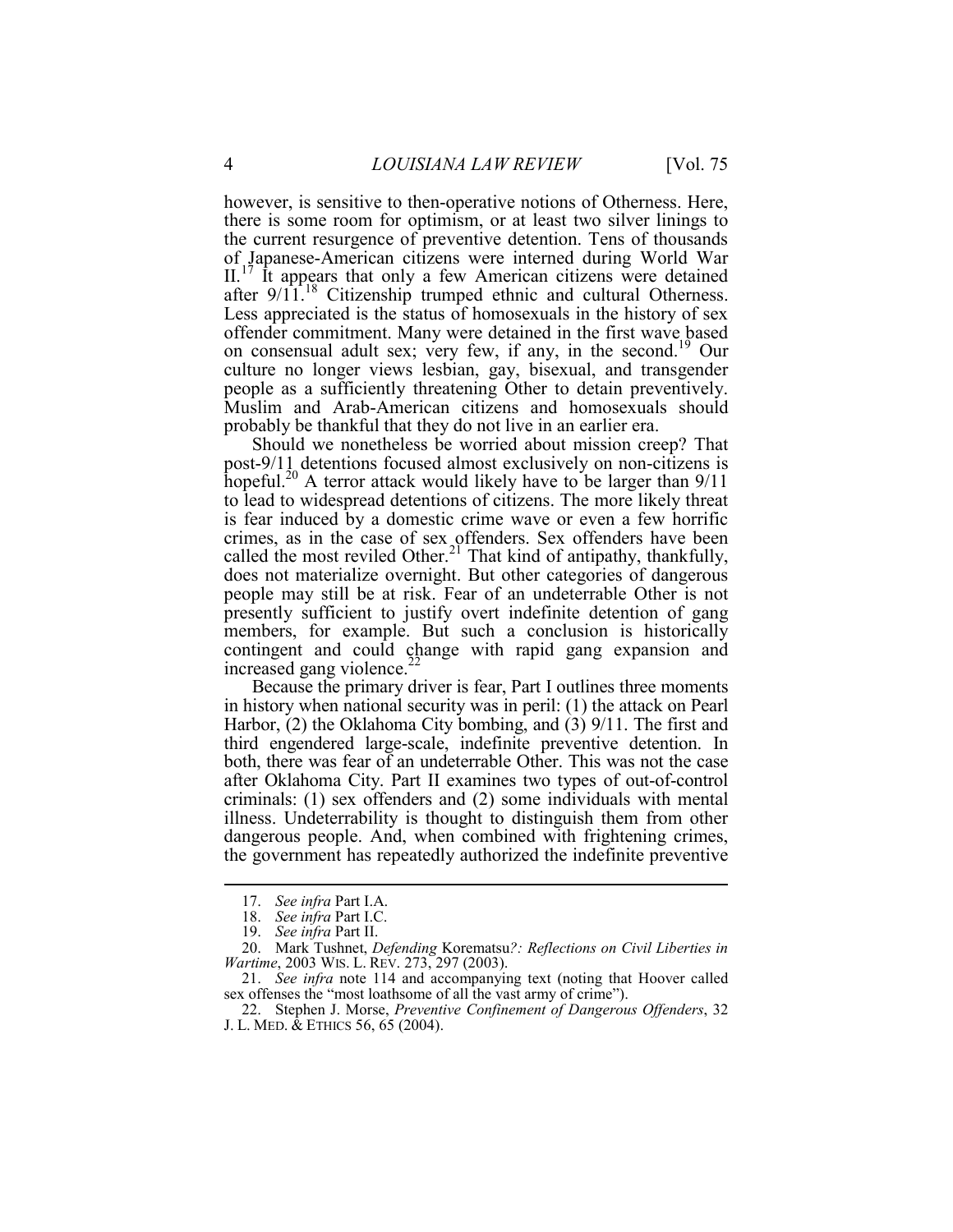detention of these two types of individuals. Part III integrates the first two sections to answer the central question about mission creep, concluding that it is possible but perhaps less likely than others have suggested. At least one of the critical requirements of fear, undeterrability, and Otherness is missing in the most currently plausible candidates for expanded preventive detention.

#### I. NATIONAL SECURITY

#### *A. World War II*

On the morning of December 7, 1941, hundreds of Japanese aircraft surprise-attacked the American military base at Pearl Harbor, Hawaii.<sup>23</sup> Over a dozen ships and over three hundred aircraft were sunk, damaged, or destroyed. In addition, 2,402 Americans were killed and 1,247 wounded.<sup>24</sup> Over 97% of the dead and wounded were members of the military.<sup>25</sup>

That night, the FBI took into custody those whom it deemed to be the most dangerous German, Italian, and Japanese citizens. "Over the next several months, the FBI detained 9,121 enemy aliens in this manner. Approximately 5,100 (57 percent) were Japanese nationals, 3,250 (36 percent) were German nationals, and 650 (7 percent) were Italian nationals."26 Individualized hearings led to the release of more than half of these detainees by June 30, 1943 $2^{7}$ 

But preventive detention did not stop there. On February 19, 1942, President Roosevelt signed Executive Order No. 9066, which in vague terms authorized the exclusion of "any persons" from military areas. Over the next eight months, under the direction of West Coast Commander General John DeWitt, almost 120,000 persons of Japanese descent were ordered to leave their homes in California, Washington, Oregon, and Arizona. Twothirds of those forcibly relocated into internment camps were

 <sup>23.</sup> *Attack on Pearl Harbor*, WIKIPEDIA, http://en.wikipedia.org/wiki /Attack\_on\_Pearl\_Harbor, archived at http://perma.cc/GJ65-DS36 (last updated Aug. 14, 2014) (citing PATRICK WATSON, WATSON'S REALLY BIG WWII ALMANAC, VOLUME II: JULY TO DECEMBER 592 (2007)). *See generally* WALTER LORD, DAY OF INFAMY (1957)*.* 

 <sup>24.</sup> *Attack on Pearl Harbor*, *supra* note 23; LORD, *supra* note 23.

 <sup>25.</sup> *Attack on Pearl Harbor*, *supra* note 23; LORD, *supra* note 23.

 <sup>26.</sup> GEOFFREY R. STONE, WAR AND LIBERTY: AN AMERICAN DILEMMA:

<sup>1790</sup> TO THE PRESENT 65 (2007) [hereinafter STONE, WAR AND LIBERTY].

 <sup>27.</sup> *Id.* at 66.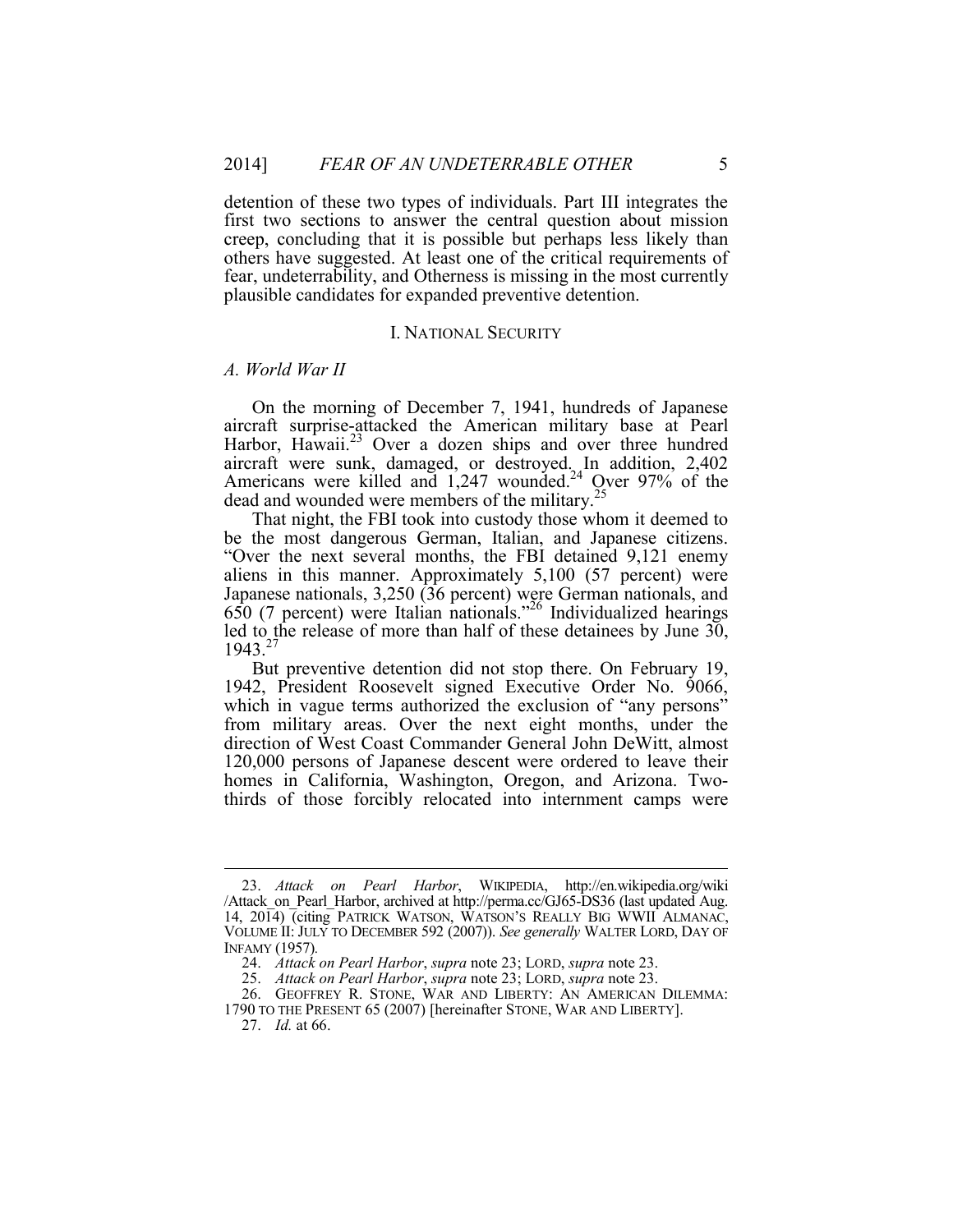American citizens.<sup>28</sup> This exclusion persisted until December 17, 1944.29

Why did this happen? The official justification in 1942 was that there was no quick way to distinguish loyal from disloyal Japanese.<sup>30</sup> The United States Supreme Court accepted this justification in upholding the internment.<sup>31</sup> However, official thinking has since changed. In 1982, a Congressional commission concluded:

The promulgation of Executive Order 9066 was not justified by military necessity, and the decisions which followed from it—detention, ending detention and ending exclusion—were not driven by analysis of military conditions. The broad historical causes which shaped these decisions were race prejudice, war hysteria and a failure of political leadership.<sup>3</sup>

The Japanese internment supports this Article's thesis that the government engages in indefinite preventive detention in response to fear of an undeterrable Other. Fear of an Other is obviously consistent with the modern view that internment was driven by "race prejudice" and "war hysteria." Undeterrability is implicit in the contemporaneous rationale of disloyalty: the threat of sanctions could not deter a loyal subject of Japan if the subject had been called upon to assist its war effort.

*Fear*. After Pearl Harbor, fear of a Japanese attack on the West Coast was intense.<sup>33</sup> Japanese forces quickly compiled a string of surprising victories against the U.S. and its allies. In January 1942, Congressman Homer Angell of Oregon warned: "We must wake up, and if we do not wake up and protect ourselves from this

1

33. *Id.*

 <sup>28.</sup> *Id.*

 <sup>29.</sup> Report of the Commission on Wartime Relocation and Internment of Civilians, *in* PERSONAL JUSTICE DENIED ch. 8 (1982) [hereinafter Commission Report], *available at* http://www.nps.gov/history/history/online\_books/personal \_justice\_denied/contents.htm, archived at http://perma.cc/VRH9-KAGV.

 <sup>30.</sup> Korematsu v. United States, 323 U.S. 214, 218–19 (1944).

 <sup>31.</sup> *Id.* at 214. *See* David Cole, *Judging the Next Emergency: Judicial Review and Individual Rights in Times of Crisis*, 101 MICH. L. REV. 2565, 2568– 69 (2003) [hereinafter Cole, *Judging the Next Emergency*] (citing *Korematsu* as evidence that "courts are ineffective as guardians of liberty when the general public is clamoring for security"). Justice Scalia agrees. *See* Audrey McAvoy, *Scalia Says Internment Ruling Could Happen Again*, AP (Feb. 3, 2014, 8:06 PM), http://bigstory.ap.org/article/scalia-says-internment-ruling-could-happenagain, archived at http://perma.cc/VUC6-6FKR.

 <sup>32.</sup> Commission Report, *supra* note 29, at 5, 8, 67–68.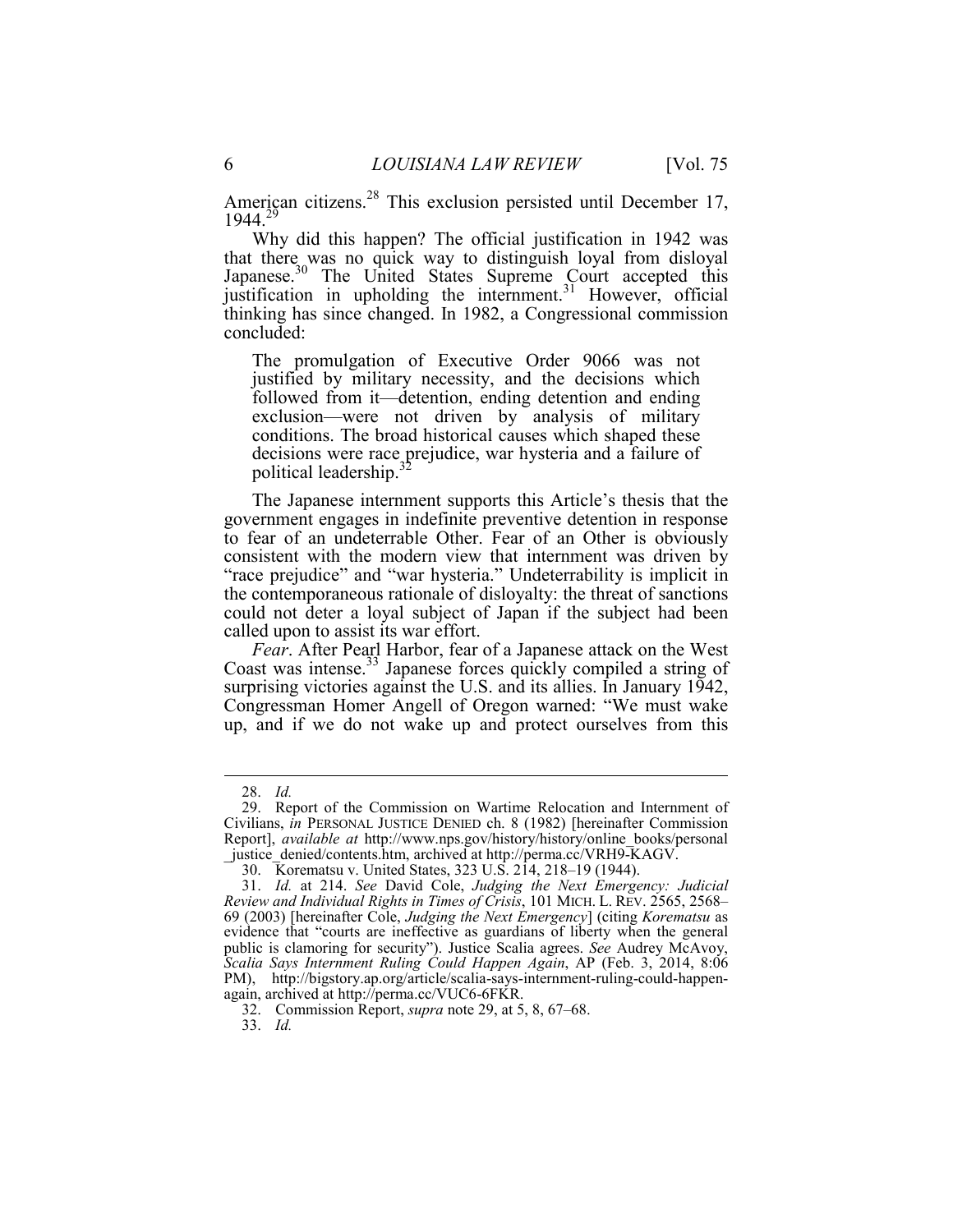menace something infinitely worse than Pearl Harbor will be enacted on our very shores."<sup>34</sup> Fear motivated the internment.<sup>35</sup>

*Other*. The Japanese were an identifiable and widely reviled Other. In January 1942, General DeWitt stated, "The Japanese race is an enemy race and while many second and third generation Japanese were born on United States soil, possessed of United States citizenship, have become 'Americanized,' the racial strains are undiluted."<sup>36</sup> On another occasion, DeWitt infamously proclaimed, "[A] Jap's a Jap."37

*Undeterrable*. The content of the anti-Japanese stereotypes fed the perception that preventive detention was necessary. These stereotypes ran deep, bleeding over from earlier prejudice against the Chinese "yellow peril."<sup>38</sup> Both the Chinese and Japanese were viewed as "treacherous" and loyal only to their home countries.<sup>39</sup> After sweeping Japanese victories against Russia, a San Francisco paper in 1905 warned that Japanese "uncontrollable ambitions" threatened California.<sup>40</sup>

Pearl Harbor fanned a burning flame of racial distrust. California State Senator Jack Metzger stated in February 1942: "I don't believe there is a single Japanese in the world who is not pulling for Japan. They will spy, commit sabotage, or die if necessary."41 California Attorney General Earl Warren warned of the "broad control" Japan had over all ethnic Japanese in America.<sup>42</sup> One commentator explained: "A Japanese-American citizen in 1942 was easily considered 'foreign,' thus making possible the judgment that likelihood of disloyalty was high enough to justify wholesale internment."<sup>43</sup>

37. *Id.*

- 38. TENBROEK ET AL., *supra* note 34, at 19.
- 39. *Id.* at 20, 24, 67.
- 40. *Id.* at 26.
- 41. *Id.* at 77.
- 42. *Id.* at 84.

 <sup>34.</sup> JACOBUS TENBROEK, EDWARD N. BARNHART, & FLOYD W. MATSON, PREJUDICE, WAR AND THE CONSTITUTION 78 (1954).<br>35. See GEOFFREY R. STONE, PERILOUS TIMES: FREE SPEECH IN WARTIME,

FROM THE SEDITION ACT OF 1798 TO THE WAR ON TERRORISM 290 (2004) [hereinafter STONE, PERILOUS TIMES] ("Certainly, this demand [for removal of all Japanese] was fed by fears of a large-scale Japanese invasion of the mainland."); Meaghan Kelly, Note, *Lock Them Up—and Throw Away the Key: The Preventive Detention of Sex Offenders in the United States and Germany*, 39 GEO. J. INT'L L. 551, 553 (2008) (stating that fear led to the Japanese internment).

 <sup>36.</sup> STONE, PERILOUS TIMES, *supra* note 35, at 292.

 <sup>43.</sup> Saito, *supra* note 14, at 183 (2005) (quoting Neil Gotanda, *"Other Non-Whites" in American Legal History: A Review of Justice at War*, 85 COLUM. L. REV. 1186, 1191 (1985) (reviewing PETER IRONS, JUSTICE AT WAR (1983))). *See*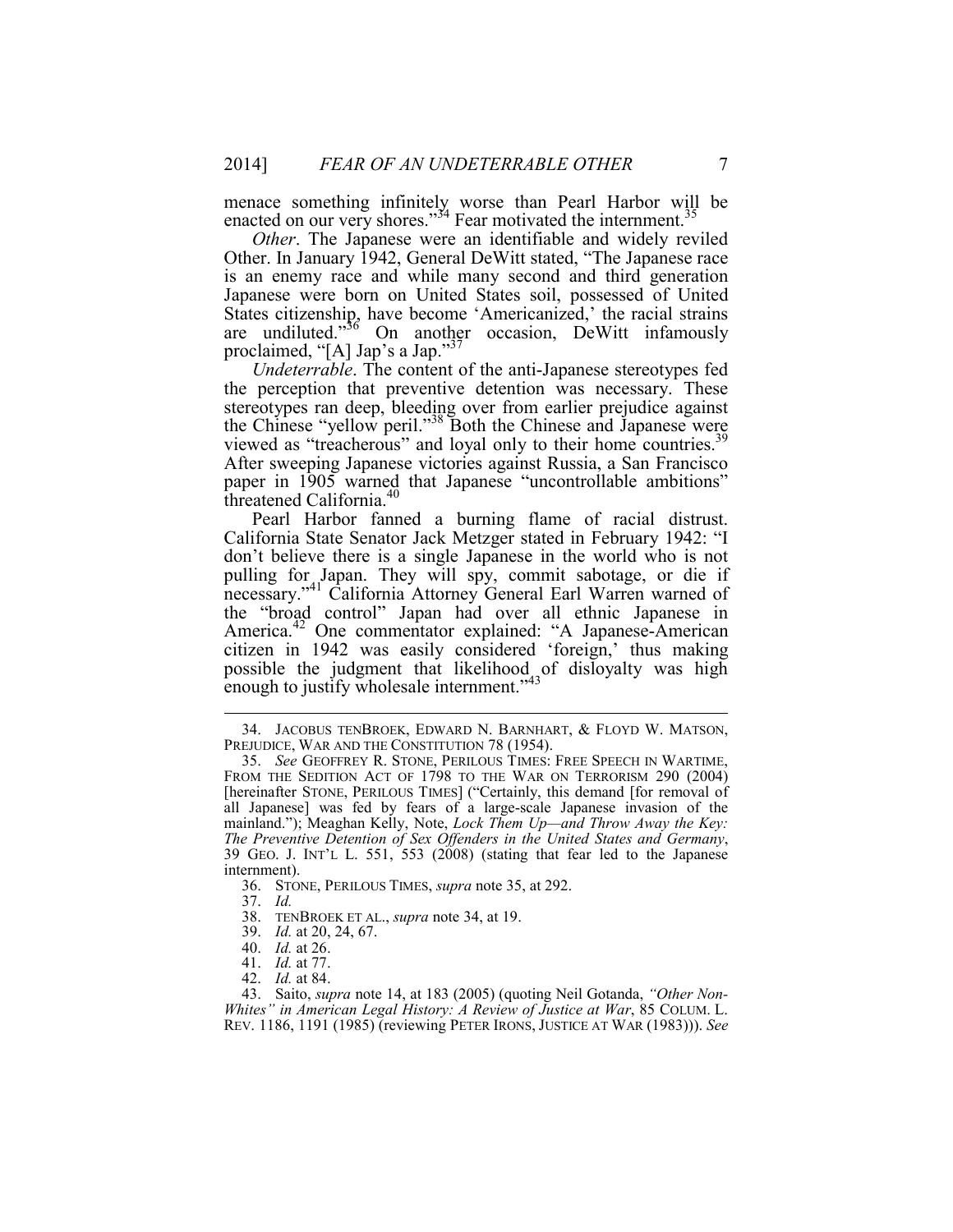In sum, fear of an undeterrable Other motivated the Japanese internment.

#### *B. Oklahoma City Bombing*

On April 19, 1995, Timothy McVeigh detonated an explosivefilled truck next to a federal building in Oklahoma City.<sup>44</sup> In all, 168 people were killed; over 680 were injured.<sup>45</sup> At his trial, the prosecution claimed that McVeigh was "motivated by hatred of the government" and was "in a rage over the events at Waco," where two years to the day before the bombing a federal raid produced 76 civilian casualties.46 McVeigh was not a member of any militia group, but he had previously attended a militia meeting.<sup>47</sup>

Even before the bombing, some militia members believed that the federal government was building concentration camps to incarcerate citizens,<sup>48</sup> but this assumption did not turn out to be true. Rather, the primary policy response to the bombing was the enactment of the Antiterrorism and Effective Death Penalty Act of 1996.49 This Act narrowed habeas corpus and broadened some criminal restrictions, but it did not authorize or expand preventive detention in any way. $50$ 

There were obviously complicated politics at work, but the government's failure to engage in large-scale, indefinite preventive detention after the Oklahoma City bombing should not be surprising. Fear of an undeterrable Other was lacking, though fear

1

 47. Richard Leiby, *Many Militia Groups Scale Back, Distance Themselves from McVeigh*, WASH. POST, June 14, 1997, at A08.

 48. Kevin Mayhood, *Ohio Had Eye on Radical Militia Members Before Bombing*, COLUMBUS DISPATCH (Ohio), May 2, 1995, at 01A.

 49. *Oklahoma City Bombing*, *supra* note 44. *See also* Antiterrorism and Effective Death Penalty Act of 1996, Pub. L. No. 104-132, 110 Stat. 1214.

 50. To the extent the Act targeted terrorism, it was international rather than domestic. Michael J. Whidden, Note, *Unequal Justice: Arabs in America and United States Antiterrorism Legislation*, 69 FORDHAM L. REV. 2825, 2844 (2001). This is further support, though indirect, for my "Otherness" requirement.

*also* DAVID COLE, ENEMY ALIENS: DOUBLE STANDARDS AND CONSTITUTIONAL FREEDOMS IN THE WAR ON TERRORISM 97 (2003) [hereinafter COLE, ENEMY ALIENS].

 <sup>44.</sup> *See Oklahoma City Bombing*, WIKIPEDIA, http://en.wikipedia.org/wiki /Oklahoma\_City\_bombing, archived at http://perma.cc/7879-28U6 (last updated Sept. 2, 2014).

 <sup>45.</sup> *Id.*

 <sup>46.</sup> *Excerpts from Closing Arguments in the Oklahoma City Bombing Case*, N.Y. TIMES, May 30, 1997, at A26, *available at* http://www.nytimes.com /1997/05/30/us/excerpts-from-closing-arguments-in-the-oklahoma-city-bombing -case.html, archived at http://perma.cc/7JGR-V6QK.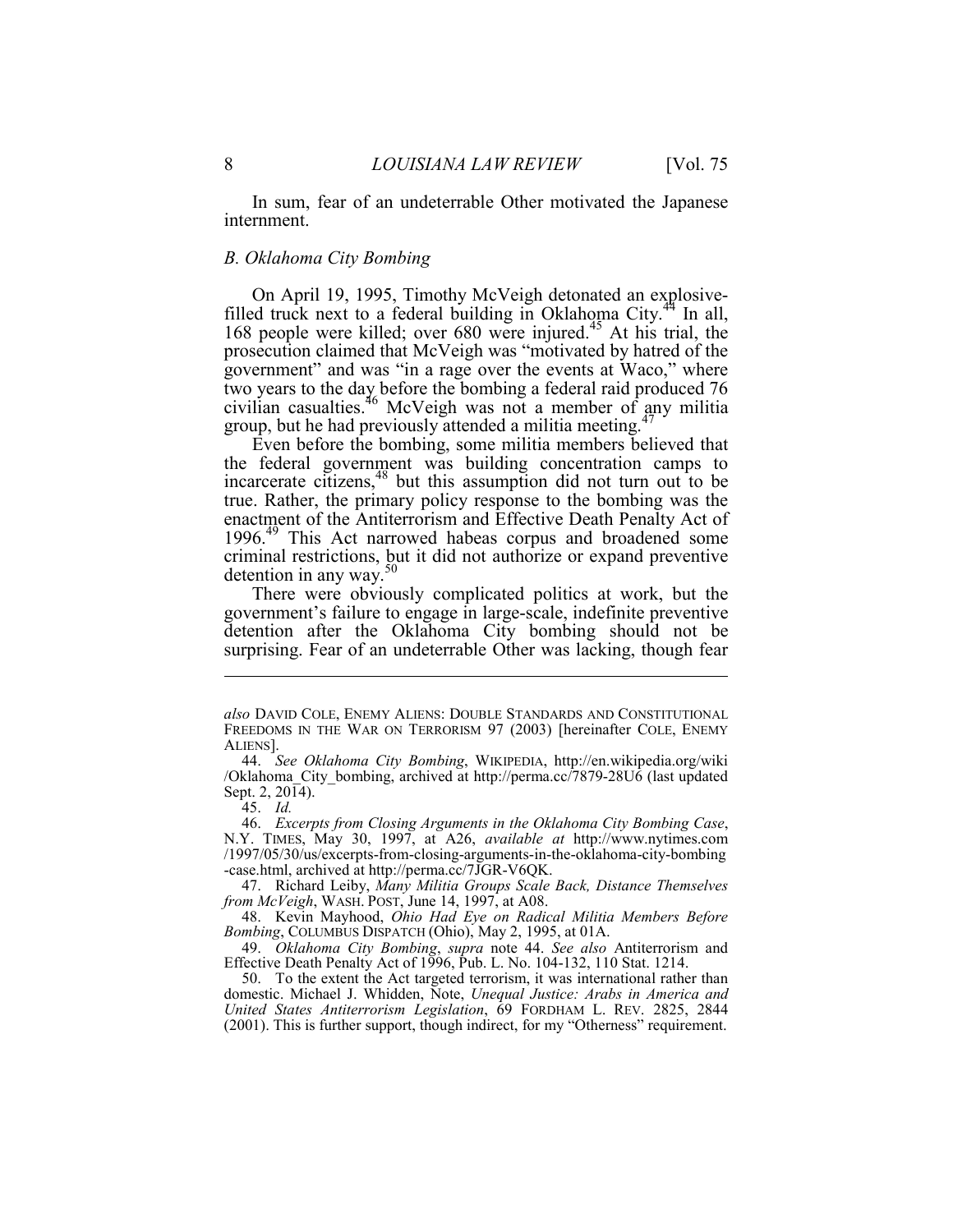of terrorist attacks was no doubt elevated after the bombing. A week after the attack, 42% of Americans in one survey were very or somewhat worried that they or someone in their family would become a victim of a terrorist attack.<sup>51</sup>

The deeply held beliefs of militia members might be viewed similarly to one's loyalty to a home country or radical religious precepts. In other words, militia members may be undeterrable, but they are not an Other. For example, a letter to the editor of a local paper dismissed calls for post-9/11 internment camps as reflecting "war hysteria and racism aimed against foreigners":

After all, when Timothy McVeigh bombed an Oklahoma City federal building in 1995, did anyone . . . suggest that the militia-oriented citizenry should be forcibly detained in camps? Heaven forbid we should imprison anyone affiliated with right-wing militia groups. They may be armed to the teeth, but at least they're God-fearing white Americans!<sup>52</sup>

The response to the Oklahoma City bombing was to increase the bite of criminal sanctions, not to employ preventive detention. There was insufficient fear of an undeterrable Other. Despite his extreme beliefs, Timothy McVeigh was not an Other, because he was a "God-fearing white American." Being a white citizen was obviously important, but so too may have been the type of God that he feared. He was raised Roman Catholic, though he later selfidentified as agnostic.<sup>53</sup> Significantly, he was not Muslim.<sup>54</sup>

#### *C. "War on Terror"*

1

On the morning of September 11, 2001, 19 men hijacked four civilian aircraft and crashed them into the World Trade Center, the Pentagon, and a field in Pennsylvania.<sup>55</sup> Overall, 2,982 people

 <sup>51.</sup> *Americans' Fear of Terrorism in U.S. Is Near Low Point*, GALLUP (Sept. 2, 2011), http://www.gallup.com/poll/149315/americans-fear-terrorismnear-low-point.aspx, archived at http://perma.cc/6QHL-8G4C [hereinafter GALLUP POLL]. The comparable figure after 9/11 was 59%. See id.

<sup>52.</sup> Doris Mah, *Internment Camps Are Wrong and Illegal*, LANCASTER INTELLIGENCER J., Oct. 4, 2001, at A-15.

 <sup>53.</sup> *Timothy McVeigh*, WIKIPEDIA, http://en.wikipedia.org/wiki/Timothy \_McVeigh#Political\_views\_and\_religious\_beliefs, archived at http://perma.cc/L8TX- $\overline{\text{K8JK}}$  (last updated Aug. 26, 2014).

 <sup>54.</sup> Sahar F. Aziz, *Caught in a Preventive Dragnet: Selective Counterterrorism in a Post-9/11 America*, 47 GONZ. L. REV. 429 (2011-2012).

 <sup>55.</sup> *September 11 Attacks*, WIKIPEDIA, http://en.wikipedia.org/wiki/Septem ber\_11\_attacks, archived at http://perma.cc/X3KL-Y74J (last updated Sept. 1, 2014).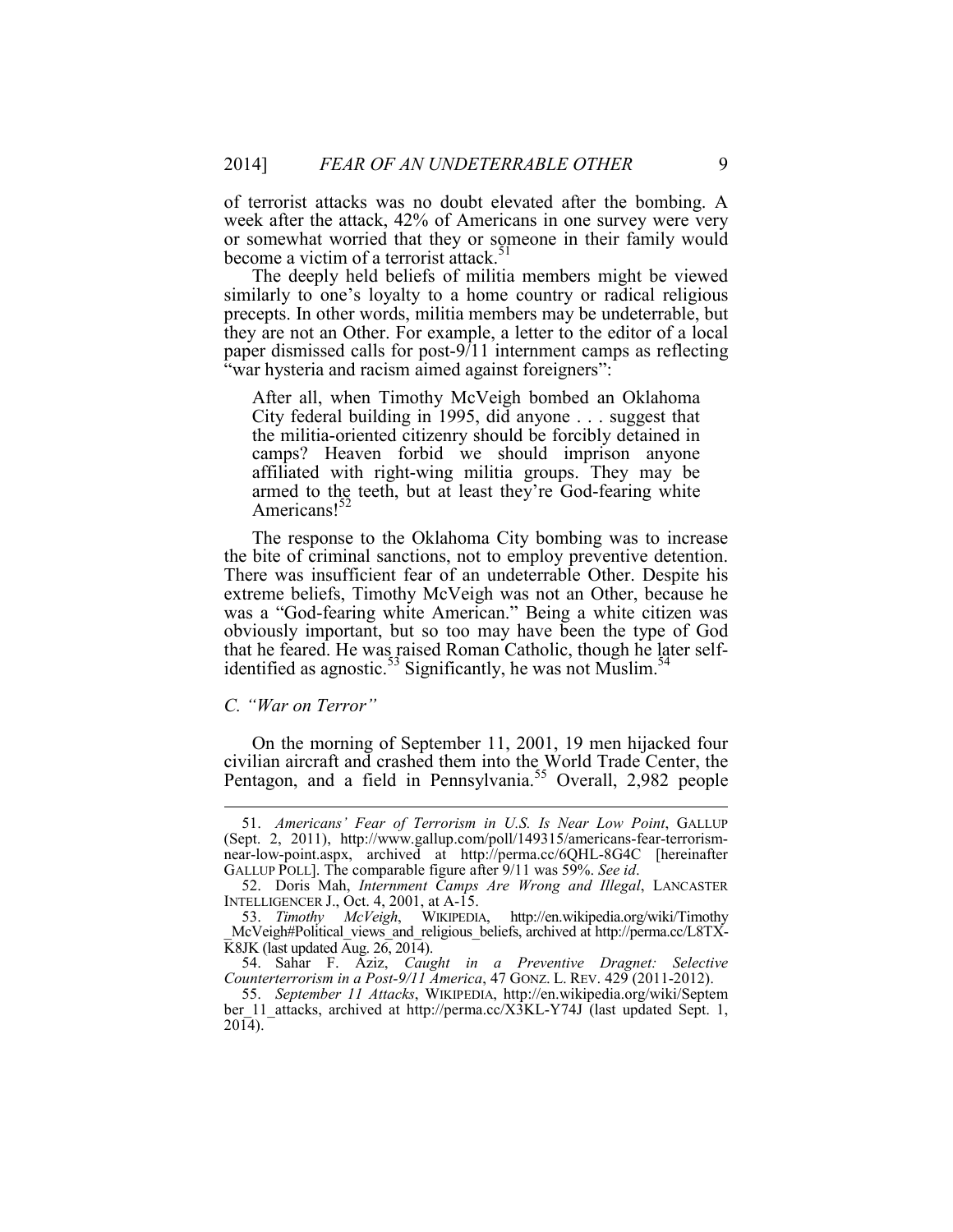died.<sup>56</sup> The casualties were overwhelmingly civilian, but included 125 Pentagon employees.<sup>57</sup> The hijackers were Muslim, members of al-Qaeda, and 15 were of Saudi Arabian origin.<sup>58</sup> None were U.S. citizens.<sup>59</sup>

The government immediately began detaining people under a variety of authorities. The greatest number of such detentions involved the immigration system.<sup>60</sup> The federal government, using immigration law as justification, preventively detained more than 5,000 foreign nationals, nearly all Arab or Muslim, in the first two years after  $9/11$ .<sup>61</sup> Immigration detentions are, at least in theory, temporary.<sup>62</sup> Noncitizens have been detained indefinitely, however, at the U.S. naval base at Guantanamo Bay, Cuba. Of 779 total detainees, 223 remained by late September 2009.<sup>63</sup> As of March 2013, 166 detainees remained.<sup>64</sup>

The detentions of three American citizens received a great deal of media and legal attention.<sup>65</sup> John Walker Lindh and Yaser Esam Hamdi were captured in Afghanistan.<sup>66</sup> Lindh soon appeared in civilian criminal court and eventually pled guilty.<sup>67</sup> Hamdi was placed in a naval brig in Virginia, incommunicado for nearly three years.<sup>68</sup> He was removed to Saudi Arabia only after successfully challenging his confinement before the United States Supreme

1

59. *Id.*

 60. Adam Klein & Benjamin Wittes, *Preventive Detention in American Theory and Practice*, 2 HARV. NAT'L SECURITY J. 85, 147–48 (2011).

61. Cole, *Out of the Shadows*, *supra* note 3, at 703.

62. Zadvydas v. Davis, 533 U.S. 678 (2001).

 63. David Glazier, *Playing by the Rules: Combating Al Qaeda Within the Law of War*, 51 WM. & MARY L. REV. 957, 1021 (2009).

 64. Peter Finn & Julie Tate, *Guantanamo Detainees' Frustrations Simmering, Lawyers and Others Say*, WASH. POST. (Mar. 16, 2013) http://www .washingtonpost.com/world/national-security/guantanamo-detainees-frustrations -simmering-lawyers-and-others-say/2013/03/16/47fc4c0e-8d9a-11e2-b63f-53 fb9f2fcb4 story.html, archived at http://perma.cc/V9JS-SW4Z. "Congress responded to the 2001 [Supreme Court case holding that immigration detentions must be temporary] with the USA PATRIOT Act language establishing a process for long-term detention of suspected alien terrorists who cannot be deported—provisions that have yet to face judicial test." Klein & Wittes, *supra* note 60, at 150.

 65. At least seven other citizens were detained as material witnesses. COLE, ENEMY ALIENS, *supra* note 43, at 39.

66. Saito, *supra* note 14, at 203.

 <sup>56.</sup> *Id.*

 <sup>57.</sup> STEVEN STRASSER & CRAIG R. WHITNEY, THE 9/11 INVESTIGATIONS 392–93 (Steven Strasser ed., 2004).

 <sup>58.</sup> *September 11 Attacks*, *supra* note 55.

 <sup>67.</sup> *Id.*

 <sup>68.</sup> *Id.*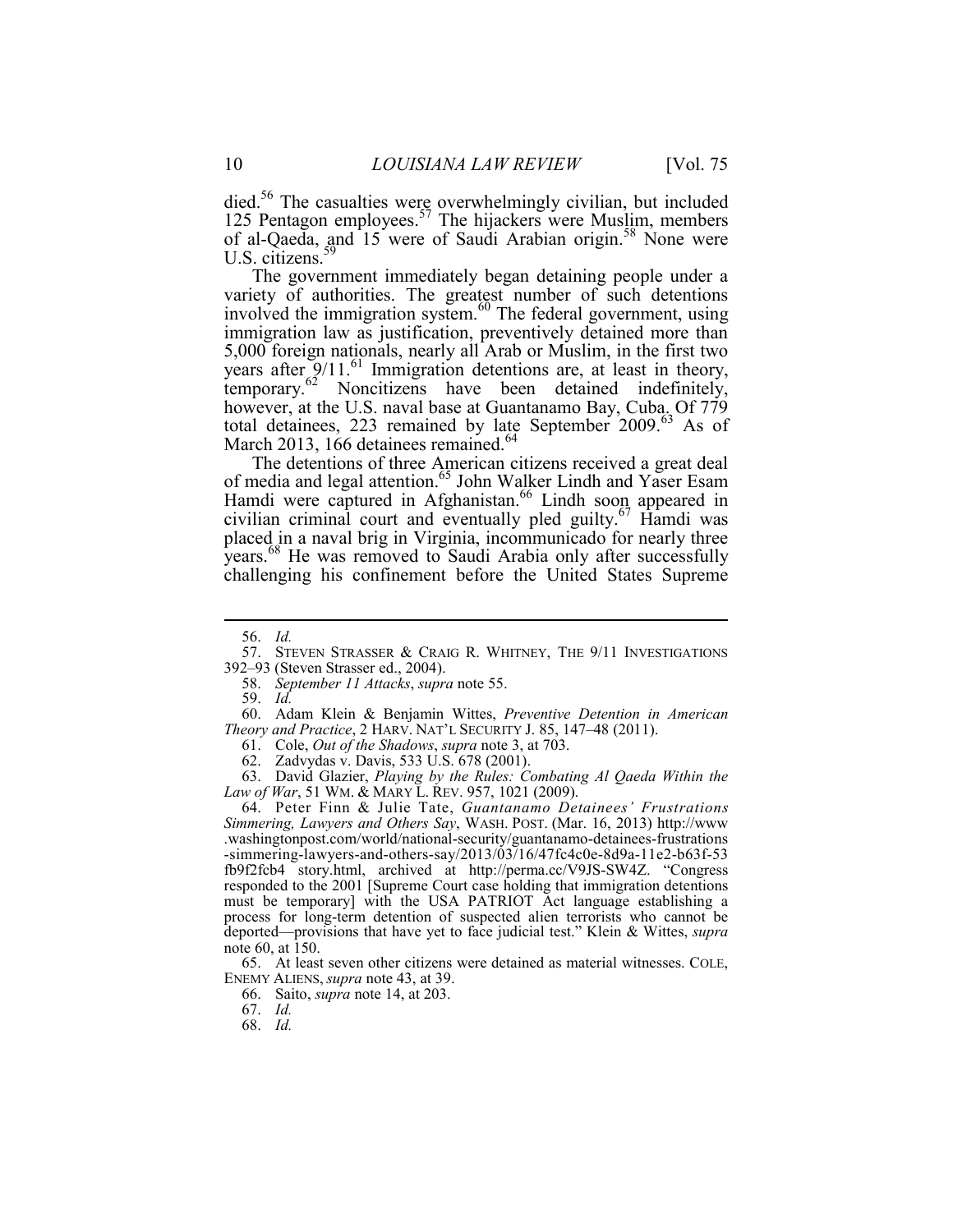Court.<sup>69</sup> A third citizen, Jose Padilla, was first detained for a prolonged period, then convicted in civilian criminal court.<sup>70</sup>

Preventive detention in the "War on Terror," as during World. War II, has been driven by fear of an undeterrable Other.

*Fear*. The Secretary of Defense minced no words justifying the Guantanamo Bay detentions on fear, describing the prisoners as "among the most dangerous, best-trained, vicious killers on the face of the earth."<sup>71</sup> In his 2002 State of the Union Address, President George W. Bush spoke of "unprecedented dangers" and warned that tens of thousands of terrorists spread throughout the world were "like ticking time bombs - set to go off without warning."<sup>72</sup> The public shared these fears. Before 9/11, about a quarter of Americans felt very or somewhat worried that they or a family member could become a victim of terrorism; shortly after 9/11, that number was  $59\%$ .<sup>73</sup> Nearly 90% of Americans post-9/11 thought another terrorist attack *within a few months* was likely.<sup>74</sup>

*Other*. There is no question that the government overwhelmingly targeted noncitizen Arabs and Muslims for preventive detention. Muslim Americans—citizens and noncitizens—are Others. Indeed, one set of researchers contends that Muslims are uniquely, doubly Other, classified in the cultural, racial, and ethnic outgroups.75 A survey in 2004 put Muslims just above 50 on a "temperature-offeeling" scale, as compared with a mid-70s score for Whites and high 60s for Blacks, Catholics, Jews, Asian-Americans, and Hispanic-Americans.<sup>76</sup> Whites considered Muslims more violent and less trustworthy than any other group.<sup>77</sup> These negative stereotypes have been found to be significantly associated with an increased willingness to sacrifice civil liberties for security.<sup>78</sup>

 76. John Sides & Kimberly Gross, *Stereotypes of Muslims and Support for the War on Terror*, J. POL. fig.1 (forthcoming), *available at* http://home .gwu.edu/~jsides/muslims.pdf, archived at http://perma.cc/C35E-LWBZ.

77. *Id.* fig.2.

 <sup>69.</sup> Saito, *supra* note 14, at 203–06.

 <sup>70.</sup> Kirk Semple, *Padilla Gets 17-Year Term for Role in Conspiracy*, N.Y. TIMES, Jan. 23, 2008, at A14, *available at* http://www.nytimes.com/2008/01  $/23$ /us/23padilla.html? r=0, archived at http://perma.cc/TX9T-DUH7.

 <sup>71.</sup> Glazier, *supra* note 63, at 1019.

 <sup>72.</sup> Editorial, *A War Speech*, ST. LOUIS POST-DISPATCH, Jan. 30, 2002, at C10.

 <sup>73.</sup> GALLUP POLL, *supra* note 51.

 <sup>74.</sup> Brigitte L. Nacos, Yaeli Bloch-Elkon, & Robert Y. Shapiro, *Post-9/11 Terrorism Threats, News Coverage, and Public Perceptions in the United States*, 1 INT'L J. CONFLICT & VIOLENCE 105, 114 (2007).

 <sup>75.</sup> *See generally* Kerem Ozan Kalkan, Geoffrey C. Layman, & Eric M. Uslaner, *"Bands of Others"? Attitudes Toward Muslims in Contemporary American Society*, 71 J. POL. 847 (2009).

 <sup>78.</sup> *Id.* at 17.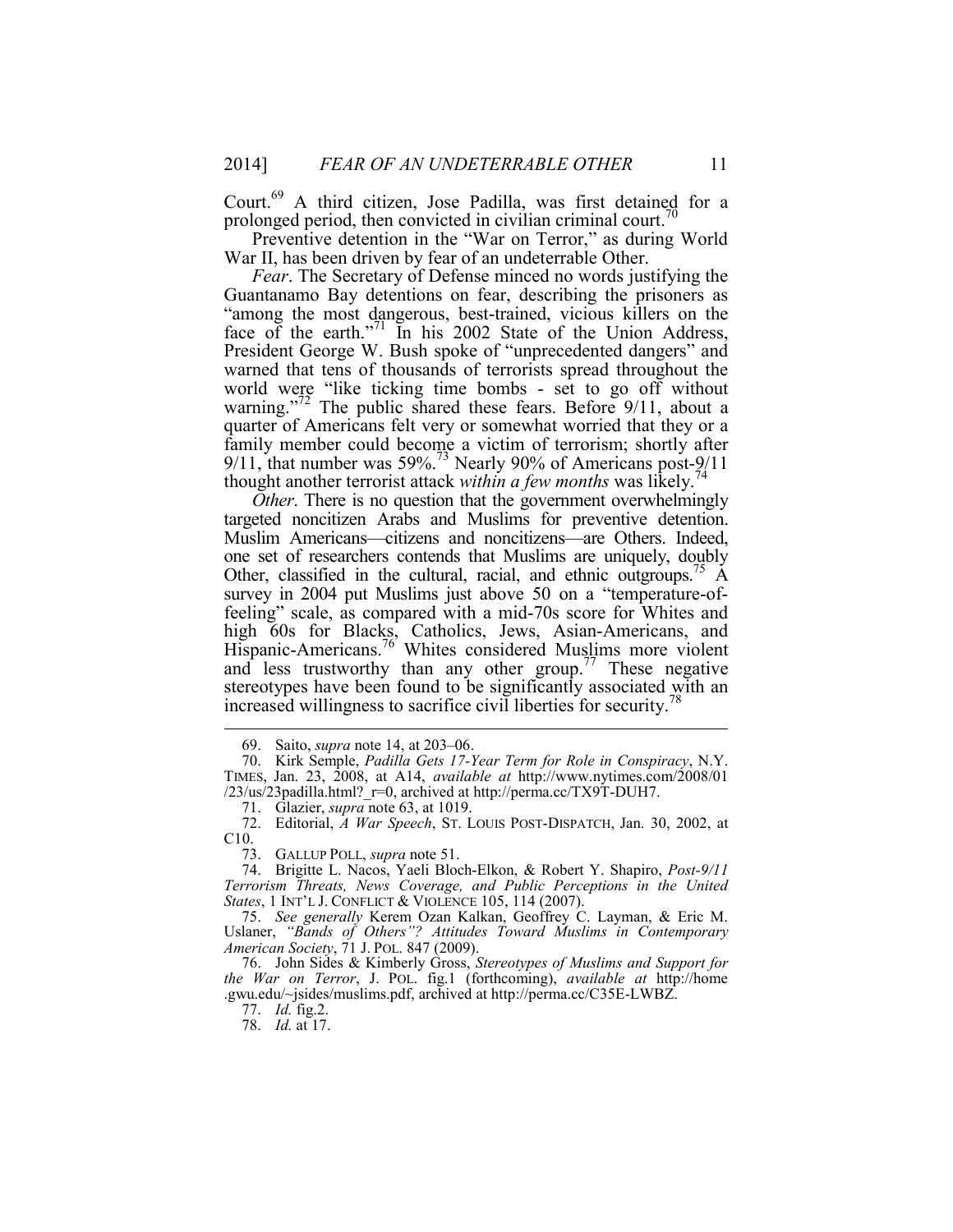Illegal immigrants scored even lower than Muslims on the aforementioned temperature scale (high 30s)—indeed, the lowest of any group.<sup>79</sup> In one study conducted a year after  $9/11$ , college students in the U.S.–Mexico border area felt a greater symbolic threat concerning Arab immigrants as compared to the much more numerous Mexican immigrants.80 "Arab immigrants were viewed with more negative affect (greater prejudice) and were perceived to represent a greater threat to the cultural milieu of the U.S."<sup>81</sup> Japanese Americans after Pearl Harbor were deemed "foreign" enough to intern as Others, but Muslim Americans after 9/11 were (properly) not. $82$ 

Terrorists themselves are plainly Other, described as "predator[s]," "inherently malevolent," "savage[s]," "beast[s]," "parasite[s]," and "evil and inhuman."<sup>83</sup> One scholar noted:

At its most basic level, this discursive construction of the depersonalized and dehumanized 'enemy other' can be seen in the commonly used derogatory terms that soldiers of every generation have employed. 'Hun', 'Japs', 'gooks', 'rag-heads' and 'skinnies' are the means by which fellow human beings—who are also husbands, sons, brothers, friends—are discursively transformed into a hateful and loathsome 'other' who can be killed and abused without remorse or regret.<sup>84</sup>

Terrorists were quickly added to this list as one of the most hated Others.

*Undeterrable*. The strongest evidence that terrorists were undeterrable came from the fact that the hijackers on 9/11 committed suicide as part of the attack. Our strongest sanction—

 <sup>79.</sup> *Id.* fig.1.

 <sup>80.</sup> Robert T. Hitlan, Kimberly Carrillo, Michael A. Zárate, & Shelley N. Aikman, *Attitudes Toward Immigrant Groups and the September 11 Terrorist Attacks*, 13 PEACE & CONFLICT: J. PEACE PSYCH. 135, 149 (2007).

 <sup>81.</sup> *Id.* at 144.

 <sup>82.</sup> *See* Gotanda, *supra* note 43, at 1188 ("One of the critical features of legal treatment of Other non-Whites has been the inclusion of a notion of 'foreignness' in considering their racial identity and legal status."); COLE, ENEMY ALIENS, *supra* note 43, at 97 ("The close interrelationship between anti-Asian racism and anti-immigrant sentiment made the transition from enemy alien to enemy race disturbingly smooth.").

 <sup>83.</sup> Joseph Margulies, *Deviance, Risk, and Law: Reflections on the Demand for the Preventive Detention of Suspected Terrorists*, 101 J. CRIM. L. & CRIMINOLOGY 729, 766 (2011).

 <sup>84.</sup> *Id.* at 768 (quoting RICHARD JACKSON, WRITING THE WAR ON TERRORISM: LANGUAGE, POLITICS, AND COUNTER-TERRORISM 60 (2005)).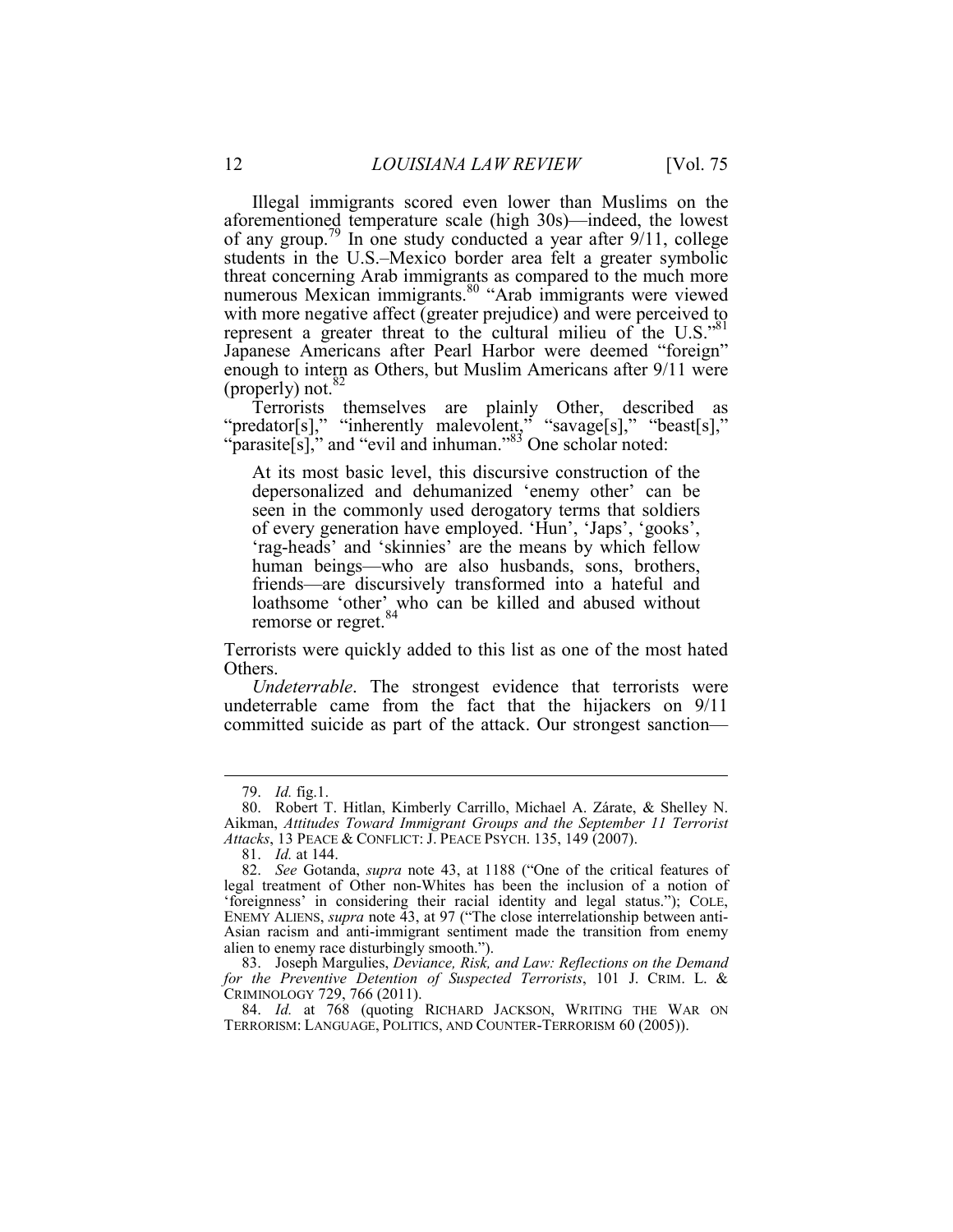the death penalty—is no deterrent to a suicide bomber.<sup>85</sup> This may be one reason the terrorists were branded as "inherently malevolent

. . . beasts."86 Once the terrorists were dehumanized in this way, they were viewed as irredeemable.

The government did not detain only known terrorists, but also suspected terrorists. That included the temporary detention of literally thousands of Arab and Muslim noncitizens. $87$  One explanation is that the stereotypes discussed above—that Muslims are more violent and less trustworthy than other groups—suggest that they may be resistant to deterrence. More to the point, one survey found that 43% of Americans thought Muslims were fanatic.<sup>88</sup> But the connection is tighter than that. Even before 9/11, 42% of respondents in one survey agreed with the statement that "Muslims belong to a religion that condones or supports terrorism."89 Echoing much earlier anti-Japanese sentiment, a 1993 anti-immigration publication warned against "Arab-born aliens who support terrorist activity and remain loyal to Middle East tyrants.'

#### II. MENTAL DEFECT

Over two periods in American history, thousands of sex offenders have been detained for indeterminate terms. The stated justifications for such detentions have been prevention—as with the Japanese, Arabs, and Muslims—and also treatment.<sup>91</sup> At least in the current phase, "the notion that the sex offenders are being medically 'treated' as part of this program is largely a fiction." $\frac{92}{2}$ Treatment, even when sincerely pursued, is usually ineffective.<sup>93</sup>

<u>.</u>

 88. Madalla A. Alibeli & Abdulfattah Yaghi, *Theories of Prejudice and Attitudes Toward Muslims in the United States*, 2 INT'L J. HUMAN. & SOC. SCI. 21, 25 (2012).

91. Kansas v. Hendricks, 521 U.S. 346, 351–52 (1997).

 92. Corey Rayburn Yung, *Sex Offender Exceptionalism and Preventive Detention*, 101 J. CRIM. L. & CRIMINOLOGY 969, 983 (2011) [hereinafter Yung, *Sex Offender Exceptionalism*].

 <sup>85.</sup> Christopher Slobogin, *Prevention as the Primary Goal of Sentencing: The Modern Case for Indeterminate Dispositions in Criminal Cases*, 48 SAN DIEGO L. REV. 1127, 1142 (2011).

 <sup>86.</sup> Margulies, *supra* note 83, at 766.

 <sup>87.</sup> Cole, *Out of the Shadows*, *supra* note 3, at 703.

 <sup>89.</sup> JACK G. SHAHEEN, ARAB AND MUSLIM STEREOTYPING IN AMERICAN POPULAR CULTURE 2–3 (1997).

 <sup>90.</sup> *Id.* at 8. "Also, about 17 percent of Americans supported the idea of locking up Muslims just in case they are planning a terrorist attack." Alibeli & Yaghi, *supra* note 88, at 25 (referencing a 2006 survey).

 <sup>93.</sup> Vars, *Dangerousness*, *supra* note 5, at 857 n.14.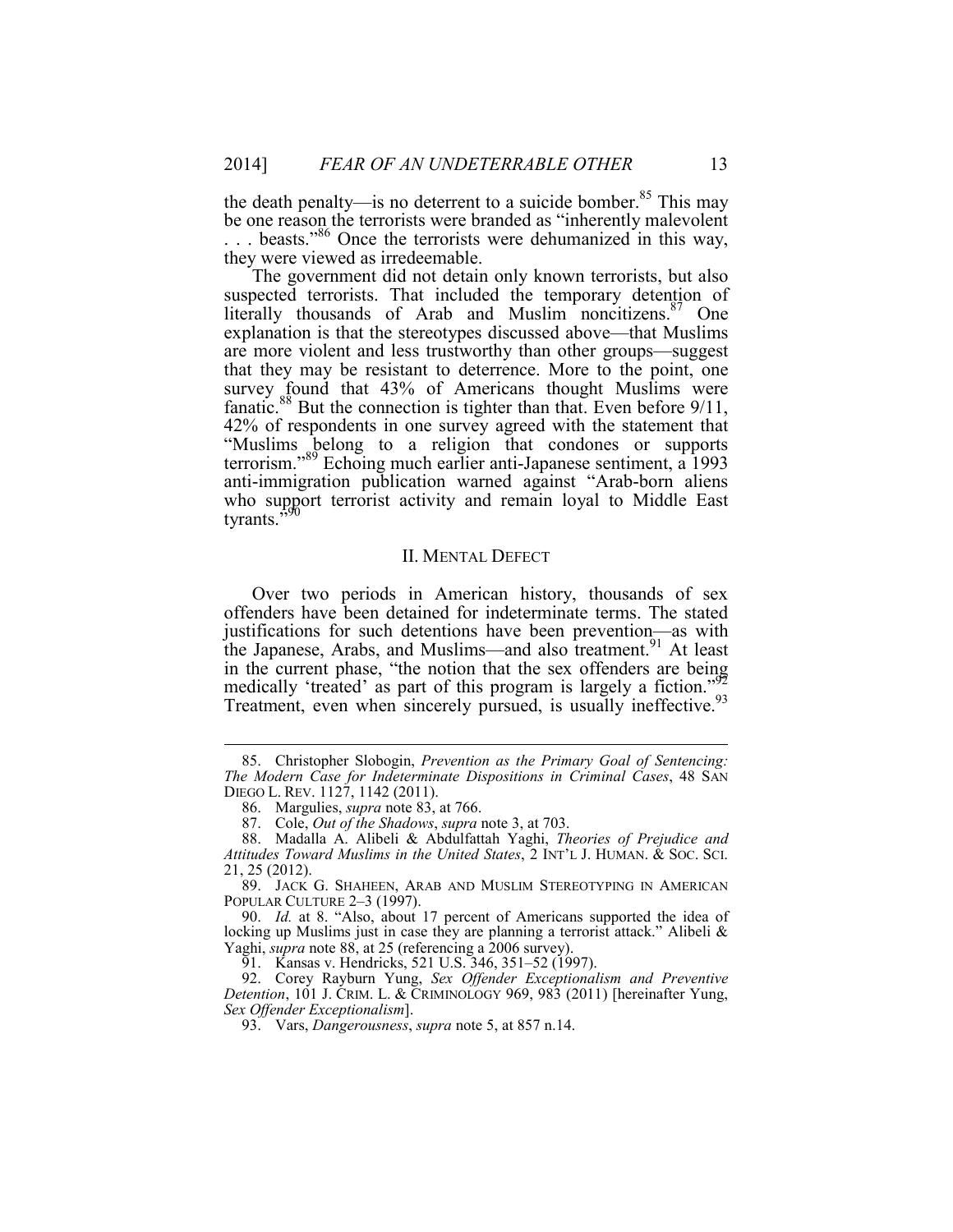Perhaps as a result, very few sex offenders are ever released.<sup>94</sup> leaving prevention as the primary, and perhaps only genuine, justification. Hence, sex offender commitment amounts to indefinite preventive detention, like the national security detentions discussed above. The driving force—fear of an undeterrable Other—is also the same.

Defenders of sex offender commitment claim that it is a modest expansion of traditional mental illness commitment.<sup>95</sup> Such commitments require dangerousness in addition to mental illness.<sup>96</sup> This is a more complicated case because treatment generally is a valid, required, and perhaps primary motivation for commitment.<sup>97</sup> In other words, mental illness civil commitment is not pure preventive detention—it has a genuine therapeutic component. Due largely to better treatment and massive contraction in available beds, the duration of civil commitments, and hence daily census, has declined substantially since the  $1950s^{98}$ . The modest changes to Virginia law described below should be viewed against this larger context.

#### *A. First-Generation Sex Offender Laws*

In the late 1930s, states began adopting what amounted to alternative, indeterminate sentencing programs for certain sex offenders.<sup>99</sup> The consensus view of historians is that intense media coverage of "a series of brutal and apparently sexually motivated child murders" precipitated the first generation of sex offender

 <sup>94.</sup> See John L. Schwab, Note, *Due Process and "The Worst of the Worst": Mental Competence in Sexually Violent Predator Civil Commitment Proceedings*, 112 COLUM. L. REV. 912, 917 (2012) ("Of the over 3,000 individuals detained as SVPs since 1990, just fifty have been released because medical professionals deemed them mentally stable and nondangerous enough to re-enter society.").

 <sup>95.</sup> *Hendricks*, 521 U.S. at 358.

 <sup>96.</sup> BRUCE J. WINICK, CIVIL COMMITMENT 2 (2005).

 <sup>97.</sup> *See* Wyatt v. Stickney, 325 F. Supp. 781, 784 (M.D. Ala. 1971) (stating that for mental illness civil commitment, "[a]dequate and effective treatment is constitutionally required"); Paul S. Appelbaum, *A History of Civil Commitment and Related Reforms in the United States: Lessons for Today*, 25 DEV. MENTAL HEALTH L. 13 (2006) (arguing that need for treatment continues to guide civil commitment decisions despite statutory reform).

<sup>98.</sup> JOHN Q. LA FOND & MARY L. DURHAM, BACK TO THE ASYLUM: THE FUTURE OF MENTAL HEALTH LAW AND POLICY IN THE UNITED STATES 87, 144– 45 (1992).

 <sup>99.</sup> John Q. La Fond, *Washington's Sexually Violent Predator Law: A Deliberate Misuse of the Therapeutic State for Social Control*, 15 U. PUGET SOUND L. REV. 655, 659–60 (1992).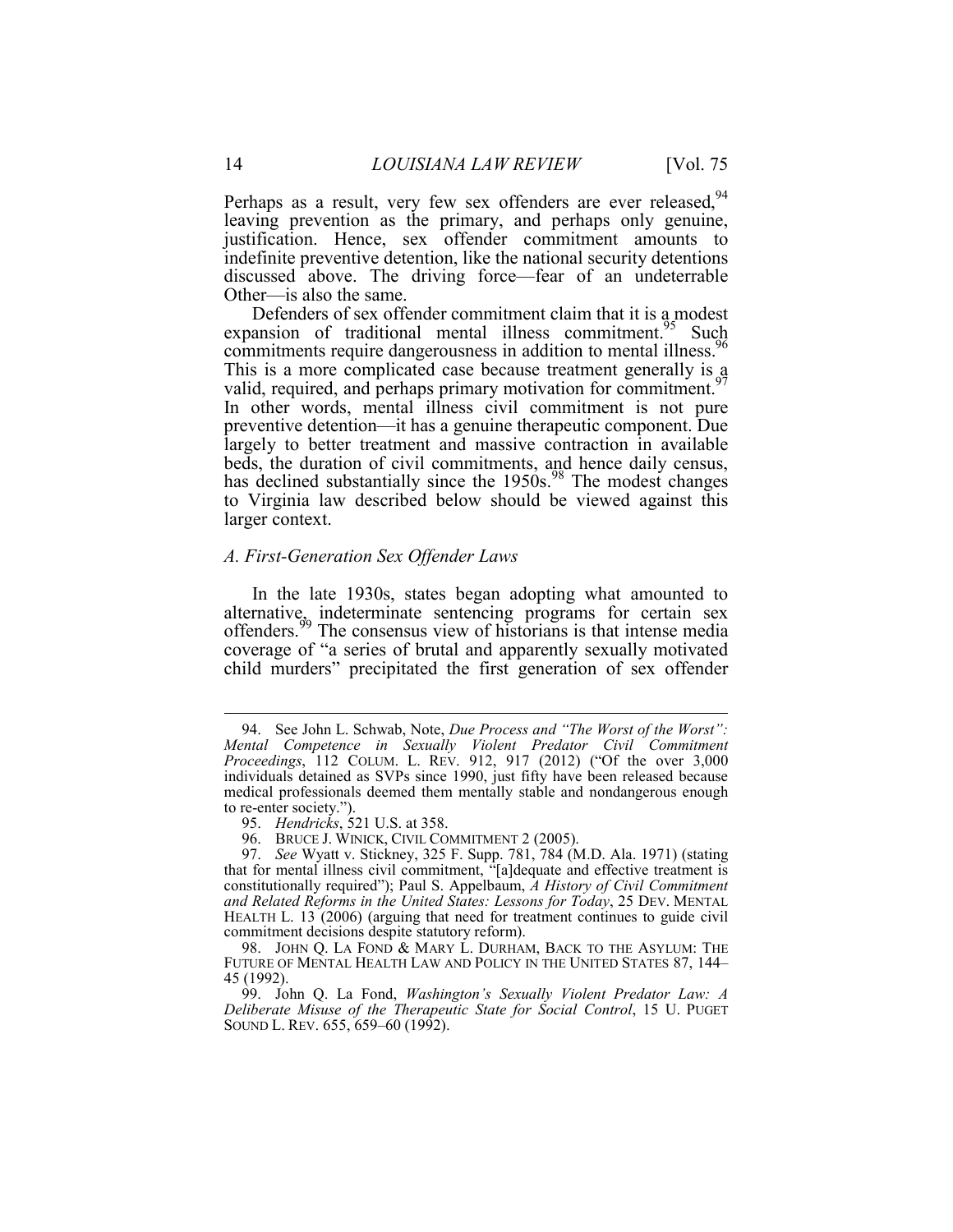commitment laws.<sup>100</sup> However, it may not have been quite this simple. One pair of researchers found that adopting states were predominantly urban and had recently experienced the greatest influx of African Americans.<sup>101</sup> As discussed below, however, these alternative narratives also draw upon fear.

Some states started with rather narrow programs, but the overall scope became very broad. For example, California first targeted just child molesters, but then expanded its program to basically all crimes involving sexual activity.<sup>102</sup> California's program became the "most extensively utilized program," confining approximately 1,000 people each year from 1949 to 1980.<sup>103</sup> By the late 1960s, well over half of the states had adopted such laws, but only a handful retained them by  $1990$ .<sup>104</sup>

Most laws were broad but not mandatory, so only a subset of those eligible were actually detained. "In Minnesota [between 1940 and 1960], for example, the typical commitments were for nonviolent behavior such as window peeping, indecent exposure, and consenting adult homosexuality, with three-quarters of the individuals being firsttime offenders."<sup>105'</sup> Consensual homosexuality was the predicate for detention of over seven percent of persons detained in Nebraska between 1949 and  $1956$ .<sup>106</sup> Four out of the first 100 cases studied at the New Jersey diagnostic center under a new sexual psychopath law were "fixed homosexual deviates."<sup>107</sup> In another jurisdiction,

1

 105. Lieb, Quinsey, & Berliner, *supra* note 102, at 59. *See also* MORRIS PLOSCOWE, SEX AND THE LAW 229 (1951) ("Because of the vagueness of the statutes, the sex-psychopath laws have been used primarily against minor sex offenders and in considerable degree *have not* been employed to isolate dangerous sex criminals."); PAUL W. TAPPAN, THE HABITUAL SEX OFFENDER: REPORT AND RECOMMENDATION OF THE COMMISSION ON THE HABITUAL SEX OFFENDER (1950). *Compare* Freedman, *supra* note 100, at 102 ("[M]en diagnosed as psychopaths were more likely to be accused of pedophilia and homosexuality than of rape or murder."), *with* Group for the Advancement of Psychiatry, *Psychiatry and Sex Psychopath Legislation: The 30s to the 80s*, Vol. IX, Pub. No.  $98$ , p.  $831$ ,  $842$  (Apr. 1977) ("Less threatening acts of a sexually deviant or dysfunctional nature (e.g., homosexuality between consenting adults, exhibitionism, and voyeurism) are usually not included.").

 106. Domenico Caporale & Deryl F. Hamann, *Sexual Psychopathy—A Legal Labyrinth of Medicine, Moral and Mythology*, 36 NEB. L. REV. 320, 325 tbl.1 (1957).

107. TAPPAN, *supra* note 105, at 26.

 <sup>100.</sup> Estelle B. Freedman, *"Uncontrolled Desires": The Response to the Sexual Psychopath, 1920*–*1960*, 74 J. AM. HIST. 83, 92 (1987).

 <sup>101.</sup> John F. Gallihar & Cheryl Tyree, *Edwin Sutherland's Research on the Origins of Sexual Psychopath Laws*, 33 SOC. PROBS. 100, 109–10 (1985).

 <sup>102.</sup> Roxanne Lieb, Vernon Quinsey, & Lucy Berliner, *Sexual Predators and Social Policy*, 23 CRIME & JUST. 43, 64 (1998).

 <sup>103.</sup> *Id.* at 63–64.

 <sup>104.</sup> La Fond, *supra* note 99, at 660–61.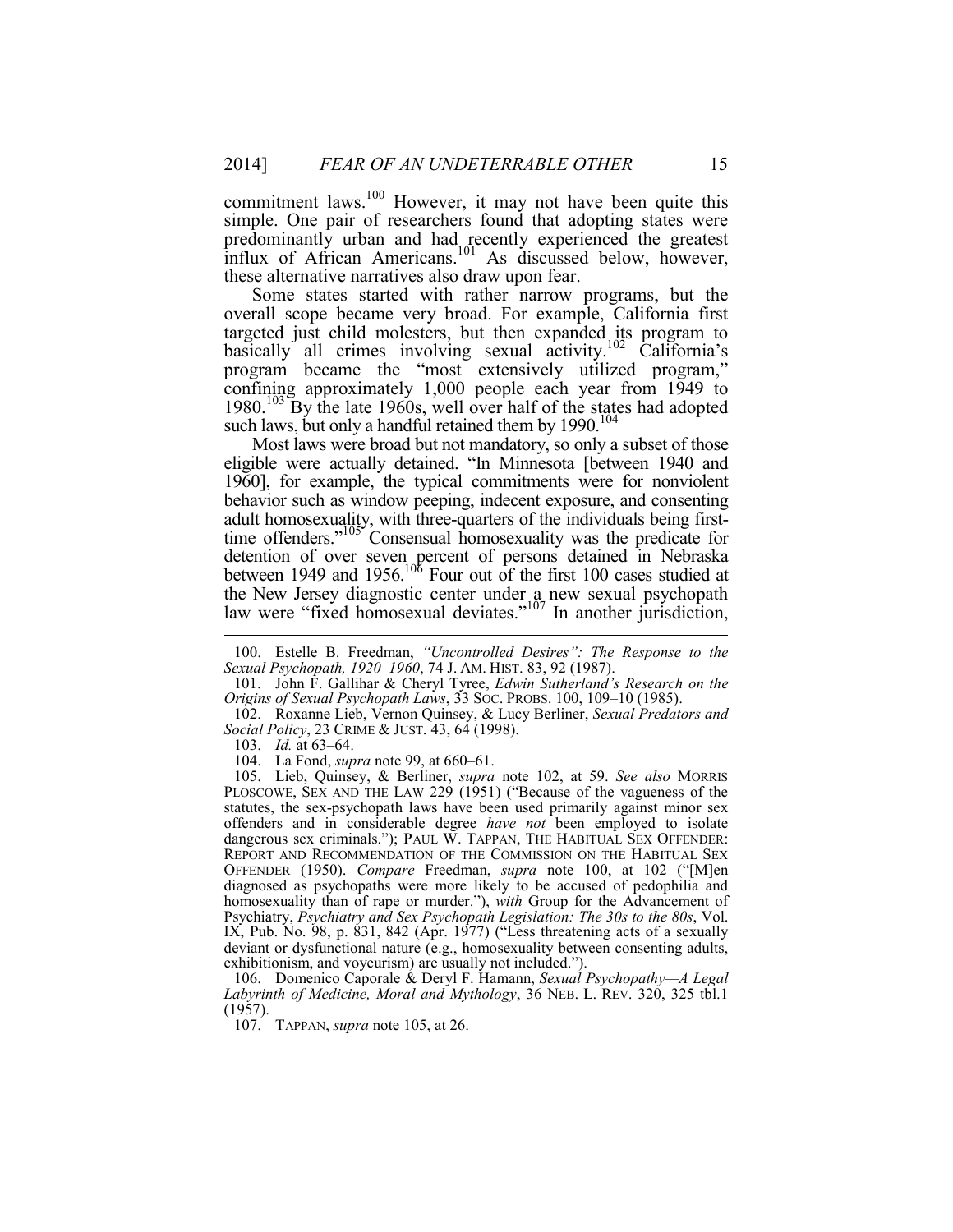one of the first 14 cases adjudicated involved  $a_{\alpha}$  non-aggressive homosexual, convicted of passing bad checks."<sup>108</sup> In Minnesota, "[m]ost were detained for homosexual activity, not for being hardcore sex criminals."<sup>109</sup>

*Fear*. In 1937, J. Edgar Hoover warned that the "sex fiend" had become a "sinister threat to the safety of American childhood and womanhood."<sup>110</sup> The fears that drove the first "sex crime panic" were both specific and general.<sup>111</sup> Individual acts of sexual brutality, once publicized, led to demands for clamping down on sex crimes.<sup>112</sup> Brutality is frightening enough, but at this moment in history, it activated other, deeper anxieties.

As mentioned above, highly urbanized states tended to adopt sexual psychopath legislation. Closer proximity to other people meant more opportunity for victimization. Growing populations of another minority group—African Americans—were also correlated with sex offender commitment. Even more broadly, some have argued that the Cold War labeled nonconformity, including sexual nonconformity and homosexuality, as a threat to national security.<sup>113</sup>

*Other*. Sex offenders were—and are—perceived as less than human. J. Edgar Hoover described the "sex fiend" as the "most loathsome of all the vast army of crime."<sup>114</sup> In affirming its first generation sexual psychopath law, the Minnesota Supreme Court described covered sex offenders as "unnaturals," "hopelessly

114. Frosch & Bromberg, *supra* note 108, at 761.

<u>.</u>

 <sup>108.</sup> *Id.* at 28. *See also* Preliminary Report of the Subcommittee on Sex Crimes of the Assembly Interim Committee on Judicial System and Judicial Process (Cal. 1949) (Statement of Dr. Eugene Ziskind) ("For this group, namely the constitutional homosexuals, the Sex Psychopath Act should be revised in keeping with the more scientific and tolerant attitudes existing in other countries."). Sexual psychopath commitment was by no means the only method used to penalize homosexuality: 9% of felony sex convictions in New York County from 1932–1938 were for homosexuality. Jack Frosch & Walter Bromberg, *The Sex Offender—A Psychiatric Study*, 9 AM. J. ORTHOPSYCHIATRY 761 (1939). However, in Los Angeles in the early 1960s, less than 1% of felony convictions for consensual homosexuality resulted in commitment. *The Consenting Adult Homosexual and the Law: An Empirical Study of Enforcement and Administration in Los Angeles County*, 13 UCLA L. REV. 643, 767 tbl.a, 780 n.63 (1966).

 <sup>109.</sup> NEIL MILLER, SEX-CRIME PANIC: A JOURNEY TO THE PARANOID HEART OF THE 1950S 82 (2002).

 <sup>110.</sup> Frosch & Bromberg, *supra* note 108, at 761 (quoting "*War on the Sex Criminal*").

 <sup>111.</sup> Steven R. Morrison, *Creating Sex Offender Registries: The Religious Right and the Failure To Protect Society's Vulnerable*, 35 AM. J. CRIM. L. 23, 46 (2007); Freedman, *supra* note 100, at 92.

 <sup>112.</sup> Freedman, *supra* note 100, at 92.

 <sup>113.</sup> Morrison, *supra* note 111, at 47; Freedman, *supra* note 100, at 97.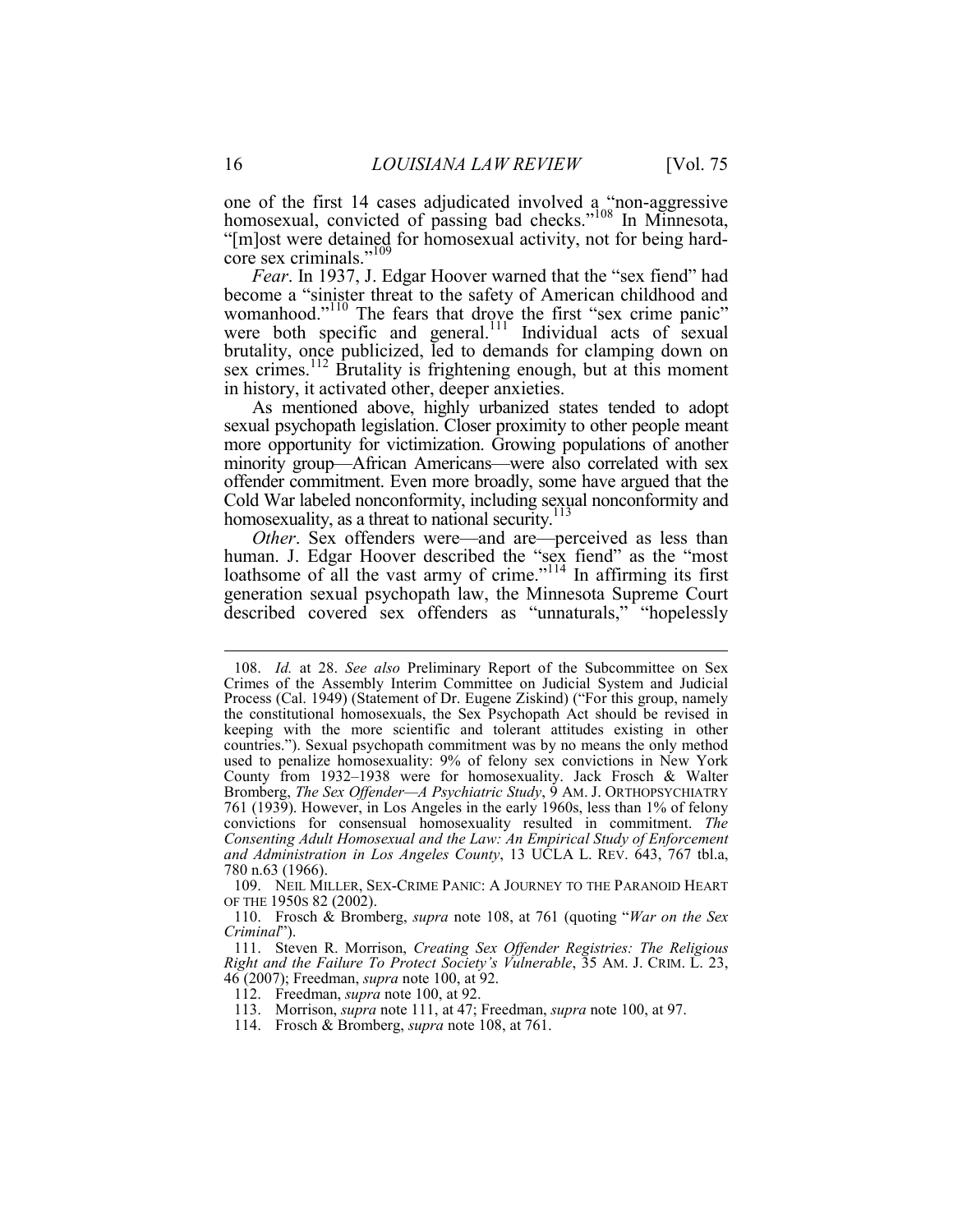immoral," and "insane."<sup>115</sup> Such language obviously included such "outsider figures" as would be recognized today as "fiends and psychopaths, pedophiles and predators."<sup>116</sup> But it also included homosexuals: prior to the 1950s, the popular perception of the homosexual was "the pathological, predatory, sexually violent deviant."<sup>117</sup>

*Undeterrable*. Sex offenders were seen to be out of control. Recall that the Minnesota Supreme Court described sex offenders subject to detention not just as "immoral," but "hopelessly" so. $118$ This lack of control, and hence undeterrability, was a defining attribute of those subject to detention. "Almost every state included the phrase 'utter lack of power to control his sexual impulses.'"<sup>119</sup><br>The first wave of sex offender commitment falls squarely

within the paradigm derived from the national security context: overt large-scale, indefinite preventive detention in response to fear of an undeterrable Other.

#### *B. Second-Generation Sex Offender Laws*

On May 20, 1989, a young boy in Tacoma, Washington, was the victim of a brutal sexual attack by a man with a history of killing, assaulting, and kidnapping.<sup>120</sup> The current phase of sex offender commitment began one year later with Washington's "sexually violent predator" (SVP) act.<sup>121</sup> This phase differed from the first by permitting detention *after* defendants had served time for the predicate offenses.<sup>122</sup>

At least twenty states and the federal government have SVP laws.123 The Kansas statute is typical. It defines a "sexually violent predator" as "any person who has been convicted of or charged with a sexually violent offense and who suffers from a mental abnormality or personality disorder which makes the person likely to engage in repeat acts of sexual violence." $124$ 

 <sup>115.</sup> State *ex rel*. Pearson v. Prob. Ct., 287 N.W. 297, 299, 301, 303 (Minn. 1939), *aff'd*, 309 U.S. 270 (1940).

 <sup>116.</sup> PHILIP JENKINS, MORAL PANIC: CHANGING CONCEPTS OF THE CHILD MOLESTER IN MODERN AMERICA 236 (1998).

 <sup>117.</sup> Michael A. Smyth, *Queers and Provocateurs: Hegemony, Ideology, and the "Homosexual Advance" Defense*, 40 L. & SOC'Y REV. 903, 904 (2006).

 <sup>118.</sup> *Pearson*, 287 N.W. at 301.

 <sup>119.</sup> Freedman, *supra* note 100, at 84 n.2.

 <sup>120.</sup> *See generally* David Boerner, *Confronting Violence: In the Act and in the Word*, 15 U. PUGET SOUND L. REV. 525 (1992).

 <sup>121.</sup> *Id.*

 <sup>122.</sup> Vars, *Dangerousness*, *supra* note 5, at 857.

 <sup>123.</sup> Schwab, *supra* note 94, at 916–17.

 <sup>124.</sup> KAN. STAT. ANN. § 59-29a02(a) (West 2014).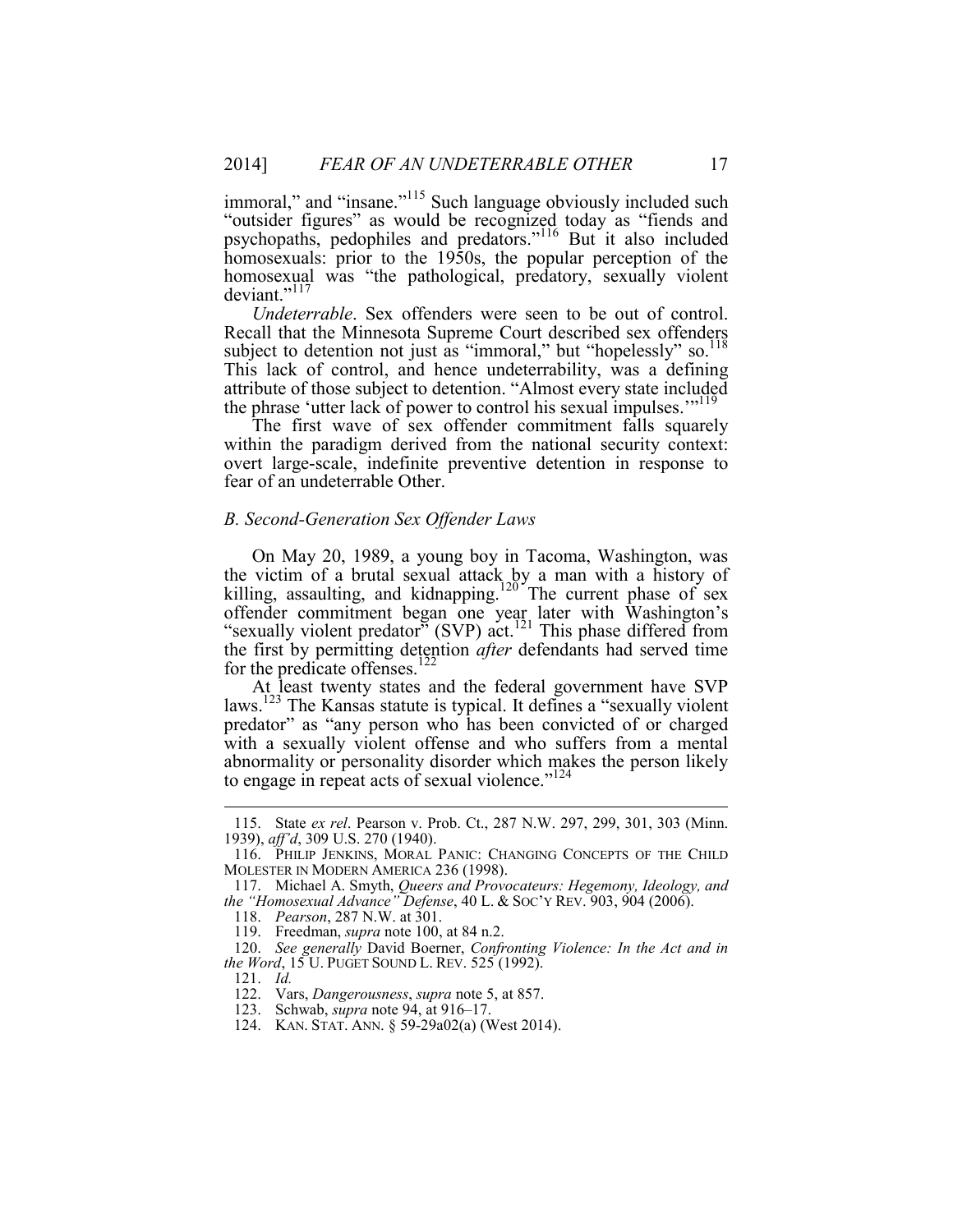This definition withstood constitutional challenge in the United States Supreme Court case of *Kansas v. Hendricks*. 125 Five years later the Court clarified that "there must be proof of serious difficulty in controlling behavior."<sup>126</sup> A key statutory term is "sexually violent offense," which runs the gamut from rape<sup>127</sup> to "any act which . . . has been determined beyond a reasonable doubt to have been sexually motivated."128 Notably, Kansas still purports to criminalize same-sex adult sodomy,  $129$  but that is not separately listed as a "sexually violent offense" for purposes of the SVP law.

Thousands of individuals have been detained under SVP laws.130 Looking just at Minnesota, it appears that current detainees have many more prior offenses than first generation detainees. During the first generation in Minnesota, three-quarters of detainees were first-time offenders.131 In the current wave, the number is flipped: three-quarters of civilly committed sex offenders had two or more felony convictions.<sup>132</sup>

Few, if any, individuals have been detained pursuant to a current SVP law for having participated in consensual adult homosexual activity. Only four states were enforcing anti-sodomy laws against homosexuals in 2003 when the United States Supreme Court declared such laws unconstitutional.<sup>133</sup> Kansas was one such state. There are 127 Kansas cases that contain the phrase "sexually violent predator." Of these, only six also include the words "homosexual" or "homosexuality."<sup>134</sup>

In the first case, homosexual activity was cited by an expert, but there were also convictions for aggravated—underage or nonconsensual—criminal sodomy.<sup>135</sup> The second and third cases

<u>.</u>

 <sup>125. 521</sup> U.S. 346 (1997).

 <sup>126.</sup> Kansas v. Crane, 534 U.S. 407, 413 (2002).

 <sup>127.</sup> KAN. STAT. ANN. § 59-29a02(e)(1) (West 2014).

 <sup>128.</sup> *Id.* § 59-29a02(e)(13).

 <sup>129.</sup> KAN. STAT. ANN. § 21-5504(a)(1) (West 2014).

 <sup>130.</sup> Vars, *Dangerousness*, *supra* note 5, at 857 n.12.

 <sup>131.</sup> Lieb, Quinsey, & Berliner, *supra* note 102, at 59.

 <sup>132.</sup> STATE OF MINN., OFFICE OF THE LEGISLATIVE AUDITOR, EVALUATION REPORT: CIVIL COMMITMENT OF SEX OFFENDERS 7 fig.1.2 (Mar. 2011).

 <sup>133.</sup> Lawrence v. Texas, 539 U.S. 558, 573 (2003).

 <sup>134.</sup> The results described in the text come from a Westlaw search of all Kansas state law cases.

 <sup>135.</sup> *See* KAN. STAT. ANN. § 21-5504(b) (West 2014); *In re* Patterson, No. 107,232, 2013 WL 2395313, at \*1, \*12 (Kan. Ct. App. May 24, 2013) (per curiam).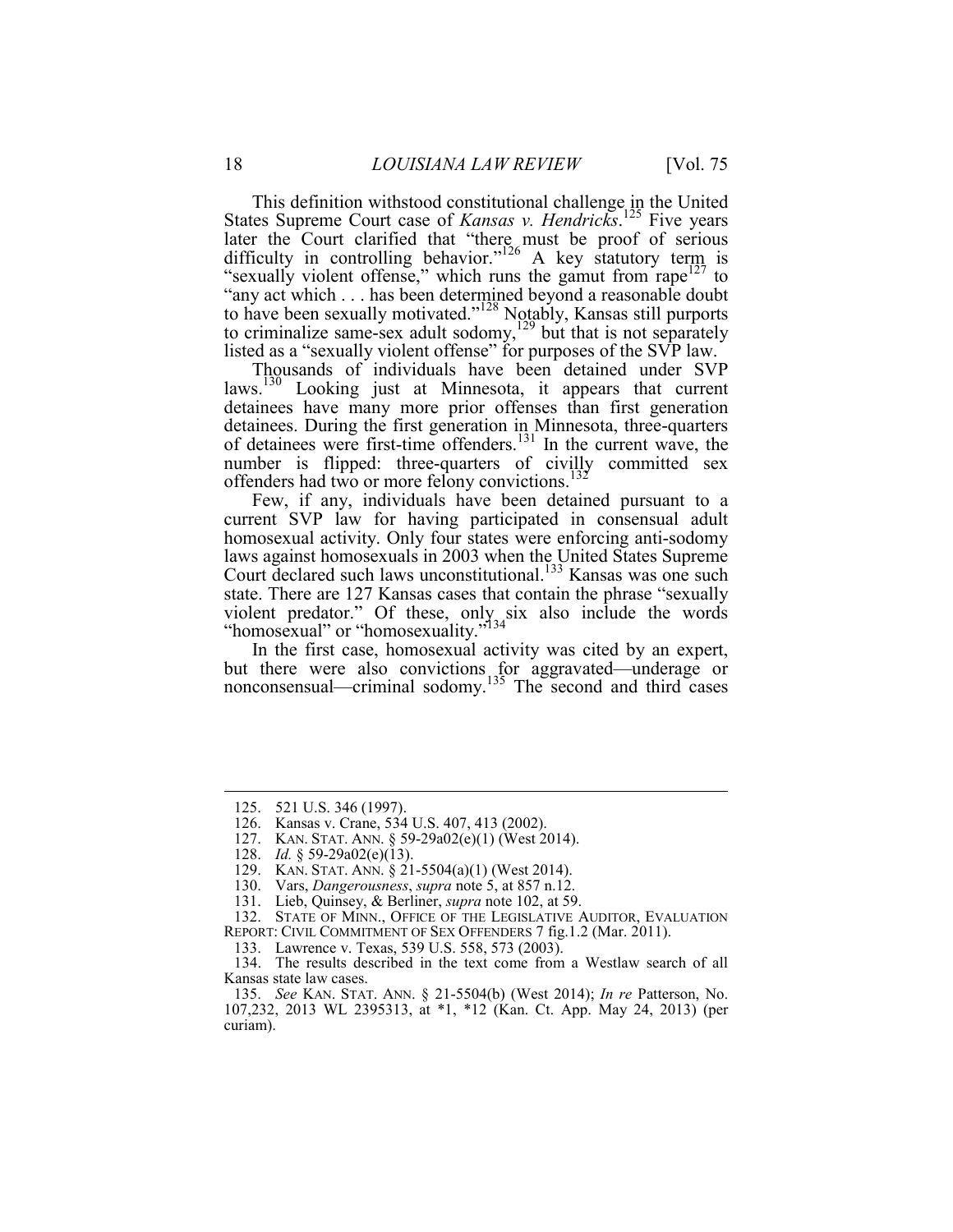involved aggravated incest.<sup>136</sup> The fourth case involved registration, not commitment.<sup>137</sup>

The last two cases are telling. The respondent in one complained that repeated references to his "homosexuality" were improper because homosexuality is not a mental abnormality or personality disorder.138 The court rejected this argument not as stated but on the ground that the respondent admitted to being bisexual—which was consistent with the testimony and found by the lower court—so the court did not rely on his homosexual orientation.139 His homosexual *acts*, as opposed to orientation, were properly considered in evaluating the respondent's risk to both sexes.<sup>140</sup> In the final case, the court rejected commitment precisely because "it appear[ed] that the two instances of homosexual activity being referred to d[id] not support the position that he ha[d] sexually reoffended with a child."<sup>141</sup> In reversing, the Kansas Supreme Court emphasized that some of the activity involved an underage individual, although not a child.142 Homosexuality was not cited as a risk factor.<sup>143</sup>

In sum, during the first wave in Nebraska, homosexuality was the predicate for detention in over seven percent of cases.<sup>144</sup> During the second wave just across the border in Kansas, an admittedly non-scientific review of case law found not a single case in which homosexuality was a predicate for detention. More broadly, one commentator concluded that during the second wave of sex offender commitment, unlike the first, "[m]ental hospitals [were] not used as warehouses for homosexuals."<sup>145</sup>

*Fear*. Sex offender commitment laws were adopted almost uniformly in direct response to brutal and highly salient sex

1

142. *In re* Care and Treatment of Williams, 253 P.3d 327, 337 (Kan. 2011).

144. Caporale & Hamann, *supra* note 106, at 325 tbl.1.

 <sup>136.</sup> *See In re* Lowry, 304 P.3d 696, 699 (Kan. Ct. App. 2013); *In re* Care and Treatment of Lowry, 277 P.3d 1193 (Kan. Ct. App. 2012) (per curiam).

 <sup>137.</sup> State v. Coman, 214 P.3d 1198, 1200 (Kan. Ct. App. 2009), *rev'd*, 273 P.3d 701 (Kan. 2012).

 <sup>138.</sup> *In re* Martin, No. 104,826, 2011 WL 4357844, at \*4 (Kan. Ct. App. Sept. 16, 2011).

 <sup>139.</sup> *Id.*

 <sup>140.</sup> *Id.* at \*5.

 <sup>141.</sup> *In re* Williams, No. 99,235, 2009 WL 2762455, at \*4 (Kan. Ct. App. Aug. 28, 2009).

 <sup>143.</sup> This is not to say that the fact the victim was male did not influence the outcome. This Article's claim is that disparate treatment has been dramatically reduced, or even eliminated; disparate impact almost certainly remains. Vars, *Rethinking*, *supra* note 5, at 165 n.13.

 <sup>145.</sup> MILLER, *supra* note 109, at 290.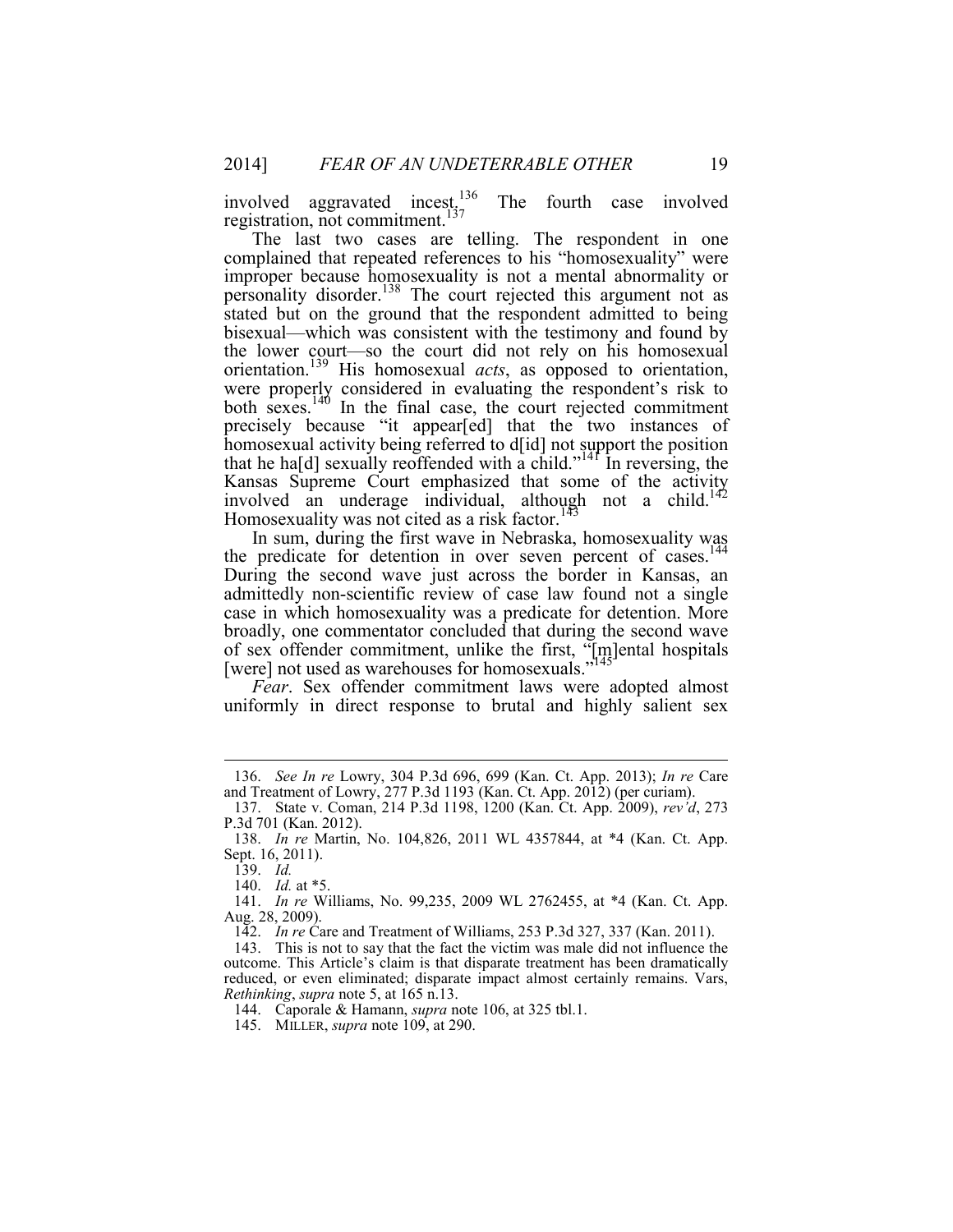crimes.<sup>146</sup> Fear that such atrocities would be repeated was the primary catalyst.<sup>147</sup> Vivid cases, not statistics, generate fear.<sup>148</sup> *Other*. Sex offenders remain decidedly Other. "It is difficult, if not

impossible, to name a group in the United States that is more reviled than sex offenders."<sup>149</sup> Sex offenders are viewed as "outsiders" and "monsters," "driven by non-human, animal impulses."<sup>150</sup> They have been described by lawmakers as "the vile and the worthless."<sup>151</sup> Otherness and fear can go hand in hand and connect to terrorism detentions. Fear of an outsider group is commonly cited as the key ingredient for sex offender commitment.<sup>152</sup> Sex offenders have been described as "each community's Osama bin Laden,"<sup>153</sup> and regarded as "domestic terrorists."<sup>154</sup>

*Undeterrable*. It is believed that sex offenders cannot be deterred. They are not just "monsters"; they are monsters "incapable of making choices"155 and are "beyond comprehension or reform."156 Sex offenders are perceived as "the new lepers: diseased, incurable, unable to control outbreaks."<sup>157</sup> Dread of these "uncontrollable monsters" has driven policy again.

#### *C. Virginia Tech Shooting*

On April 16, 2007, Seung-Hui Cho shot and killed 33 people, including himself, and injured about 30 others, on the Virginia Tech University campus.<sup>158</sup> Cho, who had psychiatric problems,

 151. Michael Louis Corrado, *Sex Offenders, Unlawful Combatants, and Preventive Detention*, 84 N.C. L. REV. 77, 82 (2005).

- 154. Douard, *supra* note 150, at 38.
- 155. *Id.* at 34.
- 156. Margulies, *supra* note 83, at 752.

 157. Eric S. Janus, *The Preventive State, Terrorists and Sexual Predators: Countering the Threat of a New Outsider Jurisprudence*, 40 CRIM. L. BULL. 576 (2004) (quoting BARBARA HUDSON, JUSTICE IN THE RISK SOCIETY 66 (2003)).

 <sup>146.</sup> JANUS, *supra* note 3, at 14; Michael Louis Corrado, *Punishment and the Wild Beast of Prey: The Problem of Preventive Detention*, 86 J. CRIM. L. & CRIMINOLOGY 778, 785 (1996).

 <sup>147.</sup> Vars, *Dangerousness*, *supra* note 5, at 857–58. *Accord* JANUS, *supra* note 3, at 4 (2006) (referencing "a danger that we all dread"); Stephen J. Morse, *Blame and Danger: An Essay on Preventive Detention*, 76 B.U. L. REV. 113, 134 (1996) ("public fear"); La Fond, *supra* note 99, at 675 ("public fear").

 <sup>148.</sup> La Fond, *supra* note 99, at 680; JANUS, *supra* note 3, at 16.

 <sup>149.</sup> Yung, *Sex Offender Exceptionalism*, supra note 92, at 988.

 <sup>150.</sup> John Douard, *Sex Offender as Scapegoat: The Monstrous Other Within*, 53 N.Y. L. SCH. L. REV. 31, 34, 38 (2008–2009).

 <sup>152.</sup> JANUS, *supra* note 3, at 108; Kelly, *supra* note 35, at 551.

 <sup>153.</sup> JANUS, *supra* note 3, at 131 (internal quotation marks omitted).

 <sup>158.</sup> Alison Pfeffer, Note, *"Imminent Danger" and Inconsistency: The Need for National Reform of the "Imminent Danger" Standard for Involuntary Civil*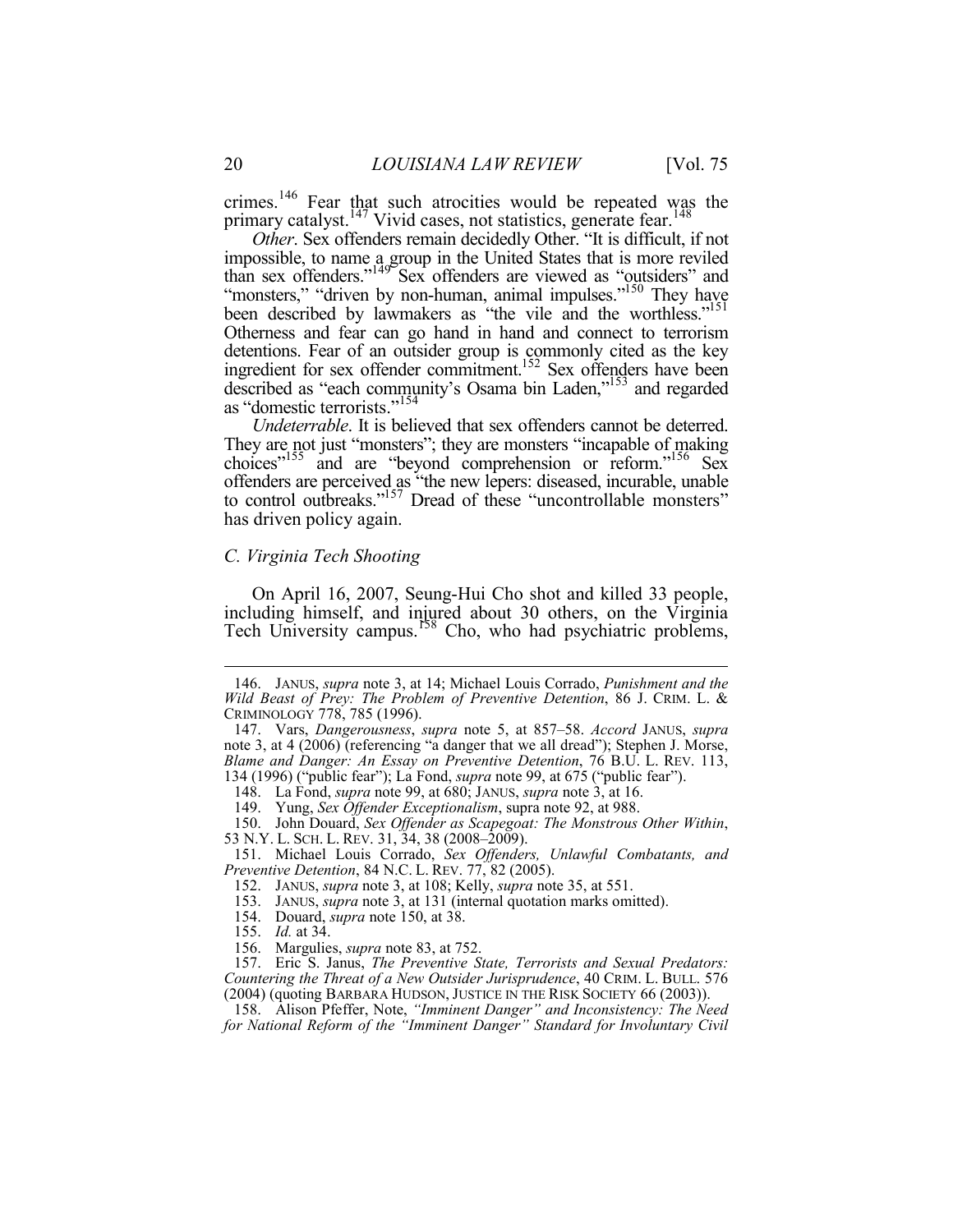had previously been found to be an "imminent danger," but was ordered into outpatient rather than inpatient treatment.<sup>159</sup> In response to the shooting, Virginia broadened its civil commitment standards, replacing the "imminent danger" requirement with a mere "substantial likelihood" of harm requirement.<sup>160</sup> The impact of the change has been "minimal,"<sup>161</sup> probably due to space and budget constraints.<sup>162</sup>

Still, the government at least attempted to expand indefinite preventive detention after the Virginia Tech shooting. There was ample fear and horror at the nature of the crime. Perhaps more important, the mentally ill are almost a paradigmatic undeterrable Other. Less susceptible to the force of reason, the mentally ill are less able to modify their behavior in response to the threat of criminal sanction.<sup>163</sup> They cannot control their illness, and by definition, it is the source of their dangerousness. In perception at least, mental illness is quite analogous to sexual deviance.

Although generally not as despised as sex offenders and terrorists, the mentally ill are an identifiable and devalued minority group.<sup>164</sup> Only 25% of people with mental health symptoms in one study believed that people were caring and sympathetic toward persons with mental illness.<sup>165</sup> Such feelings are justified: In another study, 64% of Americans reported that they would be "definitely" or "probably" unwilling to work closely on the job with someone who had schizophrenia.<sup>166</sup>

1

 161. Laurence Hammack, *Mental Care Mandates See Decline*, ROANOKE TIMES & WORLD NEWS, Apr. 19, 2009, at A1.

 162. *Parents of Mentally Ill Tell Lawmakers of Difficulties Some Laws Present*, CQ NEWS (Mar. 5, 2013).

 163. Stephen J. Morse, *A Preference for Liberty: The Case Against Involuntary Commitment of the Mentally Disordered*, 70 CALIF. L. REV. 54, 59, 63 (1982).

 164. Joseph M. Livermore, Carl P. Malmquist, & Paul E. Meehl, *On the Justifications for Civil Commitment*, 117 U. PA. L. REV. 75, 78 (1968) ("The common distinguishing factor in civil commitment is aberrance.").

 165. *Attitudes Toward Mental Illness --- 35 States, District of Columbia, and Puerto Rico, 2007*, CNTR. FOR DISEASE CONTROL AND PREVENTION (May 28, 2010), http://www.cdc.gov/mmwr/preview/mmwrhtml/mm5920a3.htm, archived at http://perma.cc/BSQ5-NBL4.

 166. BERNICE A. PESCOSOLIDO ET AL., AMERICANS' VIEWS OF MENTAL HEALTH AND ILLNESS AT CENTURY'S END: CONTINUITY AND CHANGE 31 tbl.11

*Commitment in the Wake of the Virginia Tech Tragedy*, 30 CARDOZO L. REV. 277, 277 n.1 (2008) (citing Ian Shapira & Tom Jackman, *Gunman Kills 32 at Virginia Tech In Deadliest Shooting in U.S. History*, WASH. POST, Apr. 17,  $2007$ , at A1).

 <sup>159.</sup> *Id.*

 <sup>160.</sup> *Id.* at 278; VA. STAT. ANN. §§ 37.2-808, 37.2-809 (West 2014).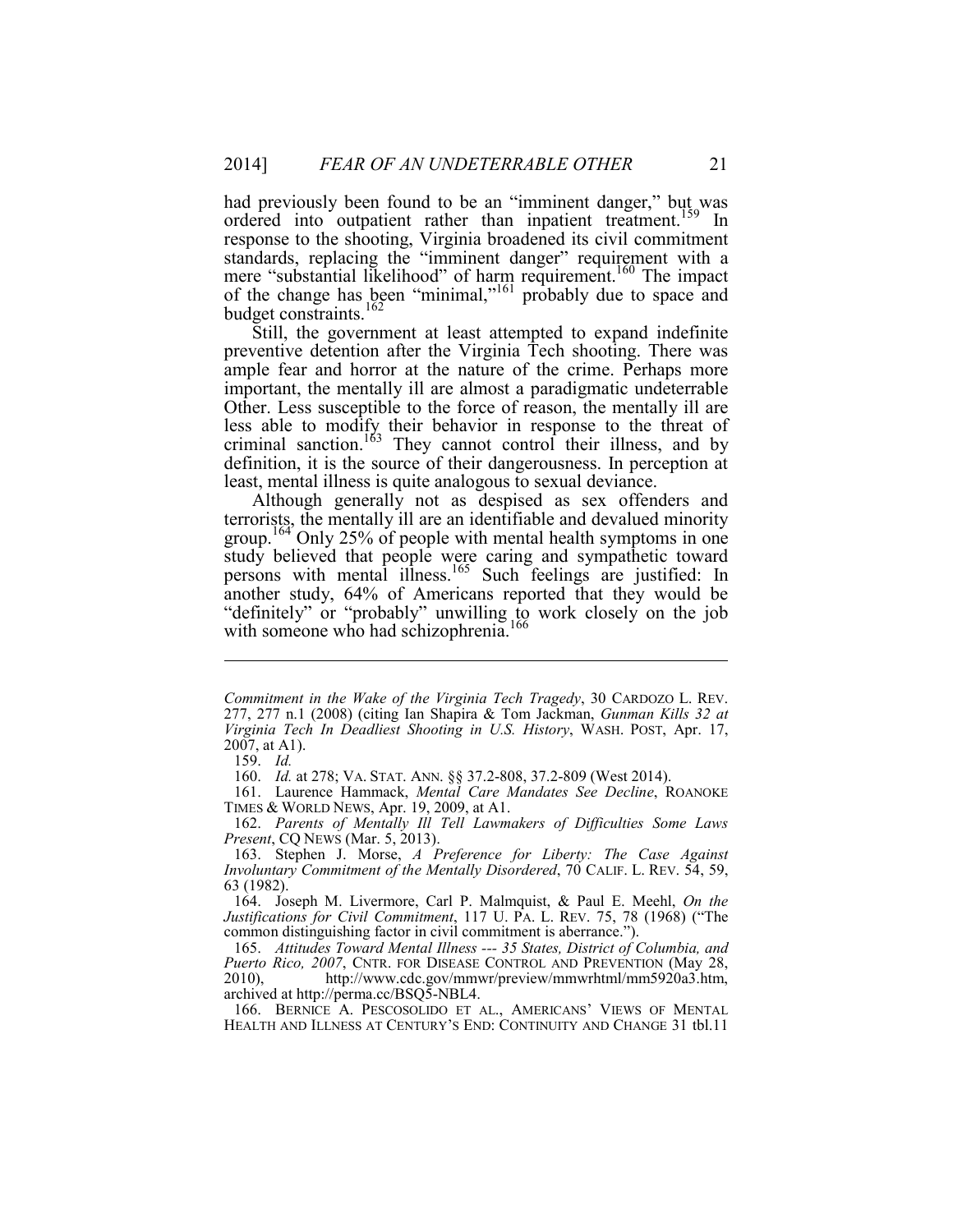Fear of an undeterrable Other—the mentally ill—prompted expansion of preventive detention authority in Virginia, but did not lead to a corresponding increase in detentions.<sup>167</sup> The most likely explanation is that there simply were not enough beds available to accommodate new patients.

#### III. PROSPECTS FOR EXPANSION

Will the logic of terrorist and sex offender commitment be expanded to other groups? In the terrorism context, expansion would mean expansion to citizens, who were interned in large numbers during World War II but not after 9/11.<sup>168</sup> The recipe for expanded indefinite civil commitment is fear of an undeterrable Other. Arab and Muslim American citizens are an identifiable and devalued minority, although less disliked than illegal immigrants. Many in the majority continue to believe that Islam endorses fanaticism and terrorism—by implication, Muslims are undeterrable.<sup>169</sup> Their fate would seem to turn largely on fear. That this group was not widely targeted for preventive detention after the massive 9/11 attack suggests that fear will have to be very intense indeed to prompt a change of course.<sup>170</sup> It is probably not going to happen due to mere inattention<sup>171</sup> or passive mission  $creep.<sup>17</sup>$ 

Two citizens and two non-citizens recently claimed that they feared indefinite government detention pursuant to a statute reaffirming extraordinary post-9/11 powers.<sup>173</sup> The Second Circuit

<sup>(</sup>MacArthur 1996 GSS). It should be noted that Virginia is not alone in expanding civil commitment criteria in response to public fear. *See* John Monahan, *A Jurisprudence of Risk Assessment: Forecasting Harm Among Prisoners, Predators, and Patients*, 92 VA. L. REV. 391, 400, 403 (2006); Glenn L. Pierce, Mary L. Durham, & William H. Fisher, *The Impact of Public Policy and Publicity on Admissions to State Mental Hospitals*, 11 J. HEALTH POL. POL'Y & L. 41 (1986).

 <sup>167.</sup> *See* Hammack, *supra* note 161.

 <sup>168.</sup> Commentators debate whether the War on Terror reflects progress since the widely discredited Japanese internment. *Compare* Tushnet, *supra* note 20, *with* Aya Gruber, *Raising the Red Flag: The Continued Relevance of the Japanese Internment in the Post-*Hamdi *World*, 54 U. KAN. L. REV. 307 (2006).

 <sup>169.</sup> *See supra* notes 88, 89, and accompanying text.

 <sup>170. &</sup>quot;[I]f the United States had been hit with six terrorist attacks on the scale of September 11 within a single month in 2001, who knows what measures we might have embraced?" STONE, WAR AND LIBERTY, *supra* note 26, at 171.

 <sup>171.</sup> Cole, *Out of the Shadows*, *supra* note 3, at 749.

 <sup>172.</sup> *Id.*

 <sup>173.</sup> Hedges v. Obama, 724 F.3d 170, 186–87 (2d Cir. 2013).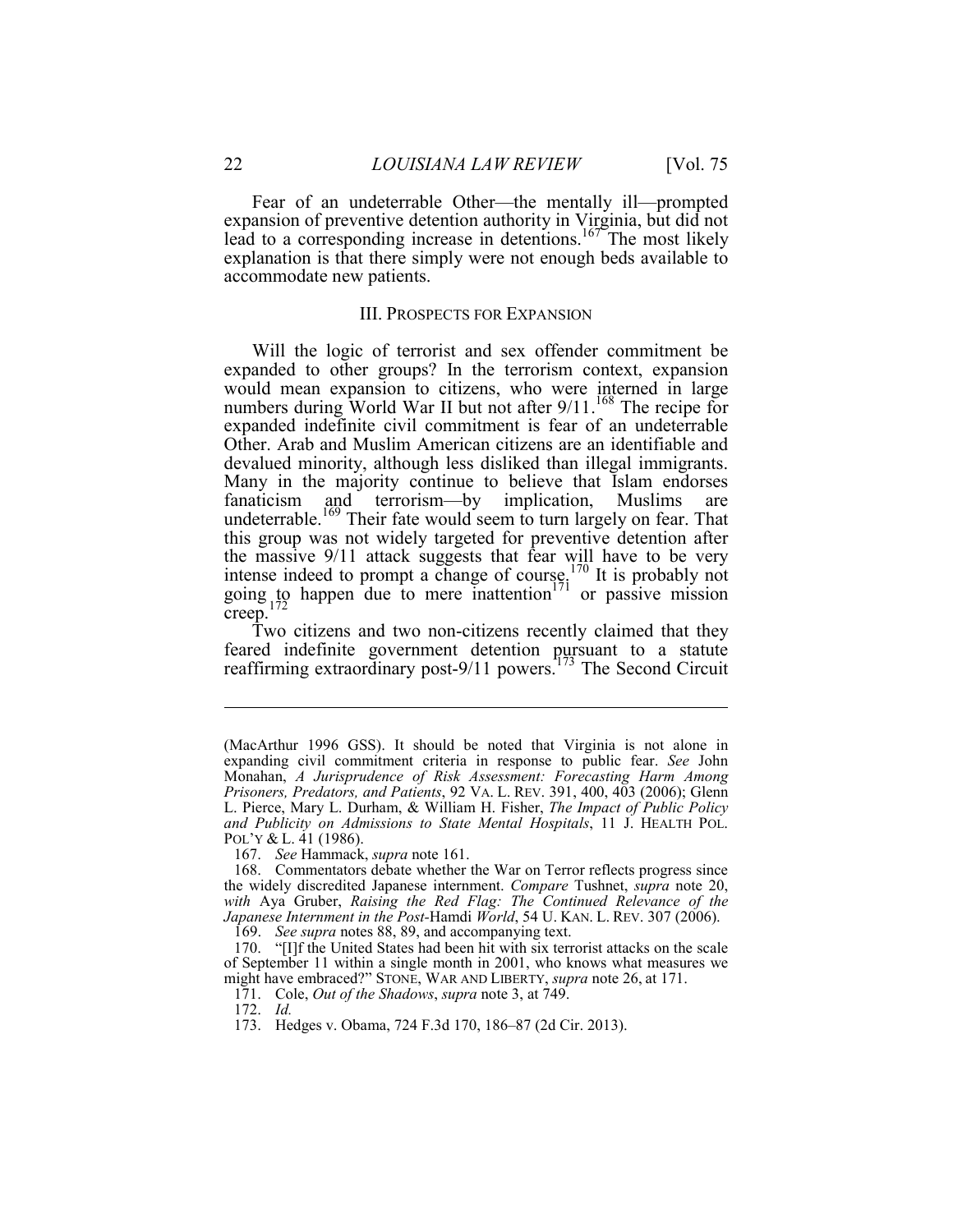rejected that claim, holding that the statute did not expand authority to detain citizens.<sup>174</sup> Importantly, the court recognized that there might be such authority, just not based on this statute.<sup>175</sup> The court's ruling with respect to the non-citizens is more interesting: they lacked standing because, despite arguably falling within the scope of the statute, "they [had] not established a basis for concluding that enforcement against them [was] even remotely likely."<sup>176</sup> Of course, enforcement against non-citizens with closer ties to terrorism may well be likely enough to establish standing, but the Second Circuit basically dismissed the threat that preventive detention would be expanded, even to *non-citizens* who had indirectly supported terrorism.<sup>177</sup>

The first wave of sex offender commitment expressly targeted homosexuals; the current wave does not.<sup>178</sup> Nonetheless, the logic of sex offender commitment could be expanded to other groups. John La Fond warned of this potential almost immediately after Washington adopted the first new-wave SVP law.<sup>179</sup> His list of possible targets includes drunk drivers, domestic abusers, drug users, and gang members.<sup>180</sup> This warning came before the Supreme Court grafted onto Kansas's SVP law a control-defect requirement.181 But most criminals have a control defect, especially those in La Fond's list. $\frac{182}{100}$ Drug users and drunk drivers may well have impaired volition.<sup>183</sup> Domestic abusers, like sex offenders, could be viewed as pathological, not just immoral. And gang members, like the allegedly disloyal

1

 178. One commentator concludes that "the sex offender is the new homosexual." Joseph J. Fischel, *Transcendent Homosexuals and Dangerous Sex Offenders: Sexual Harm and Freedom in the Judicial Imaginary*, 17 DUKE J. GENDER L. & POL'Y 277, 302 (2010). But that's not correct: rather, the old definition of sex offender included homosexuals; the new one does not. The same commentator, however, nicely summarizes the critical change in perspective: homosexuals are now considered people, sex offenders are still not. *Id.* at 307.

179. La Fond, *supra* note 99, at 698–99.

 180. *Id.* at 699. For a similar list and concern, see Steven I. Friedland, *On Treatment, Punishment, and the Civil Commitment of Sex Offenders*, 70 U. COLO. L. REV. 73, 121–22 (1999). As a preliminary matter, there would seem to be no equality concerns that would push against preventive detention of these groups, unlike homosexuals and citizens.

181. *See supra* note 126 and accompanying text.

182. JANUS, *supra* note 3.

 183. *E.g.*, Robinson v. California, 370 U.S. 660, 671 (1962) (Douglas, J., concurring) ("The addict is under compulsions not capable of management without outside help.").

 <sup>174.</sup> *Id.* at 193.

 <sup>175.</sup> *Id.*

 <sup>176.</sup> *Id.* at 202.

 <sup>177.</sup> *Id.*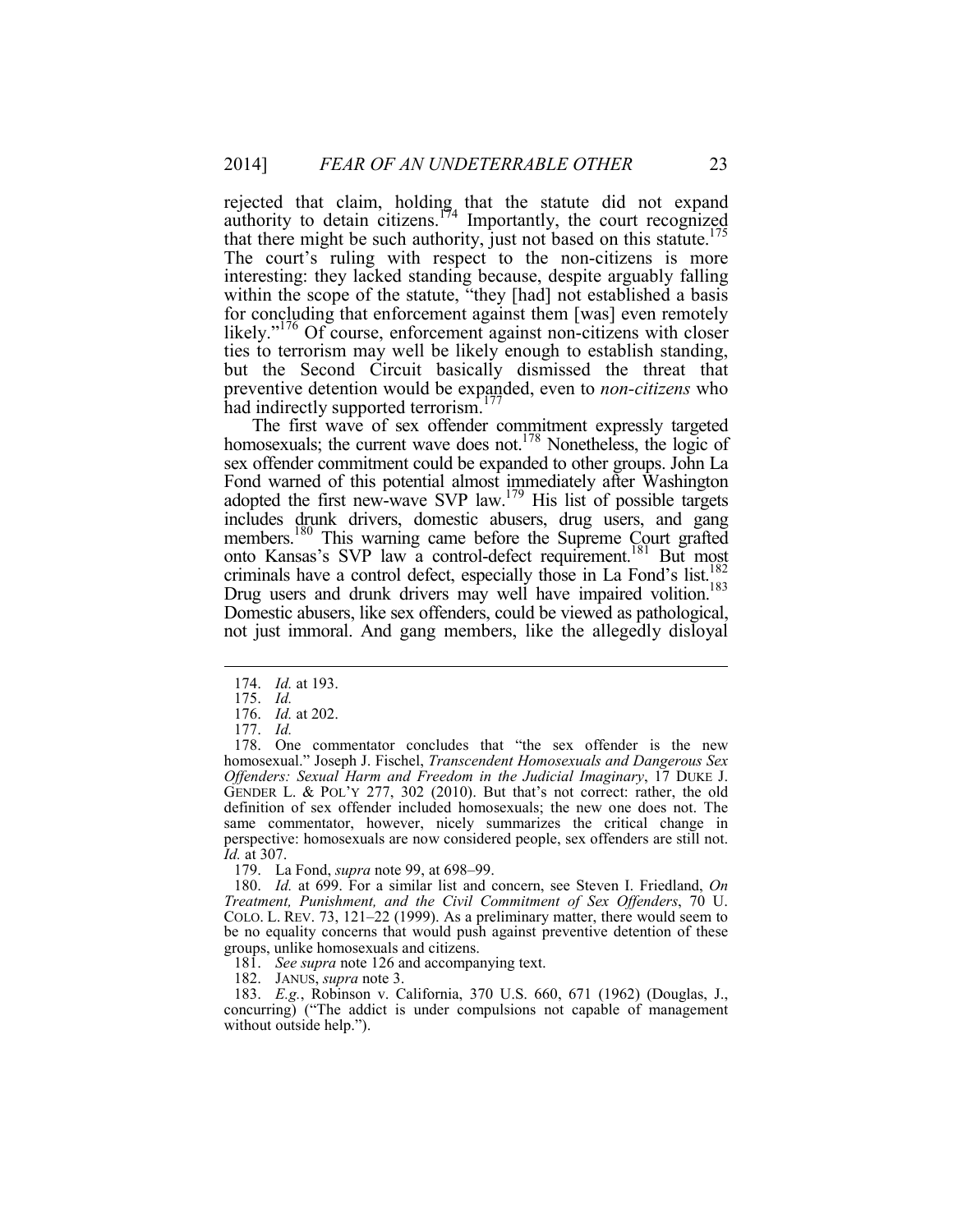Japanese of the WWII era, adhere to a code of conduct that may mitigate the deterrent effect of law. In other words, these criminals are all arguably undeterrable—not just bad, but *mad*. 184

That leaves Otherness and fear. Drunk drivers almost certainly fail the Otherness test. Seventeen million Americans admitted to drunk driving in 2010, including almost a quarter of people aged 21 to  $25.^{185}$  There is a powerful stigma associated with drunk driving, but assuming no accident occurs, the stigma is less than that attributed to drug use.186 Some subset of serious drug users may therefore be sufficiently Other. And although there is currently not enough fear to justify preventive detention, that could change with a new drug or other market shock.<sup>187</sup>

Domestic abusers, like drunk drivers and drug users, are hard to identify in advance. Being identifiable, recall, is a prerequisite for Otherness. That may be why current practice in some jurisdictions is to preventively detain some domestic abusers after they have acted but before they are convicted of any crime.<sup>188</sup> Gang members, perhaps easier to identify, are treated similarly when bail is denied, because they are considered dangerous.<sup>189</sup> But the government has at times been even more proactive regarding gang membership.

Chicago's 2000 Gang Congregation Ordinance is a good example. It criminalizes gang loitering, which is defined as loitering with intent to commit a crime.<sup>190</sup> As written, this is plainly preventive: the goal is to preempt the planned crime. Almost 3,000 orders to disperse were issued by Chicago police from 2000 through October 15, 2010, over 97% to blacks or Hispanics.191 Blacks and Hispanics have historically been viewed

<u>.</u>

 <sup>184.</sup> Morse, *supra* note 147, at 134.

 <sup>185.</sup> *Statistics*, MOTHERS AGAINST DRUNK DRIVING, http://www.madd.org /statistics/, archived at http://perma.cc/V4KN-HXJ3 (last visited Aug. 22, 2013).

 <sup>186.</sup> Josh Gupta-Kagan, *Beyond Law Enforcement:* Camreta v. Greene*, Child Protection Investigations, and the Need to Reform the Fourth Amendment Special Needs Doctrine*, 87 TUL. L. REV. 353, 419 (2012).

 <sup>187.</sup> Mara Lynn Krongard, Comment, *A Population at Risk: Civil Commitment of Substance Abusers After* Kansas v. Hendricks, 90 CALIF. L. REV. 111, 145–47 (2002).

 <sup>188.</sup> *See, e.g.*, Ted Sampsell-Jones, *Preventive Detention, Character Evidence, and the New Criminal Law*, 2010 UTAH L. REV. 723, 726 (2010); Steven J. Mulroy, *"Hold" On: The Remarkably Resilient, Constitutionally Dubious 48-Hour Hold*, 63 CASE W. RES. L. REV. 815, 817–18, 824 (2013).

 <sup>189.</sup> *See* K. Babe Howell, *Fear Itself: The Impact of Allegations of Gang Affiliation on Pre-Trial Detention*, 23 ST. THOMAS L. REV. 620, 621 (2011).

 <sup>190.</sup> *See* Jane Penley, Comment, *Urban Terrorists: Addressing Chicago's*  Losing Battle with Gang Violence, 61 DEPAUL L. REV. 1185, 1192 (2012).

 <sup>191.</sup> *Id.* at 1200 fig.1, 1201 fig.2.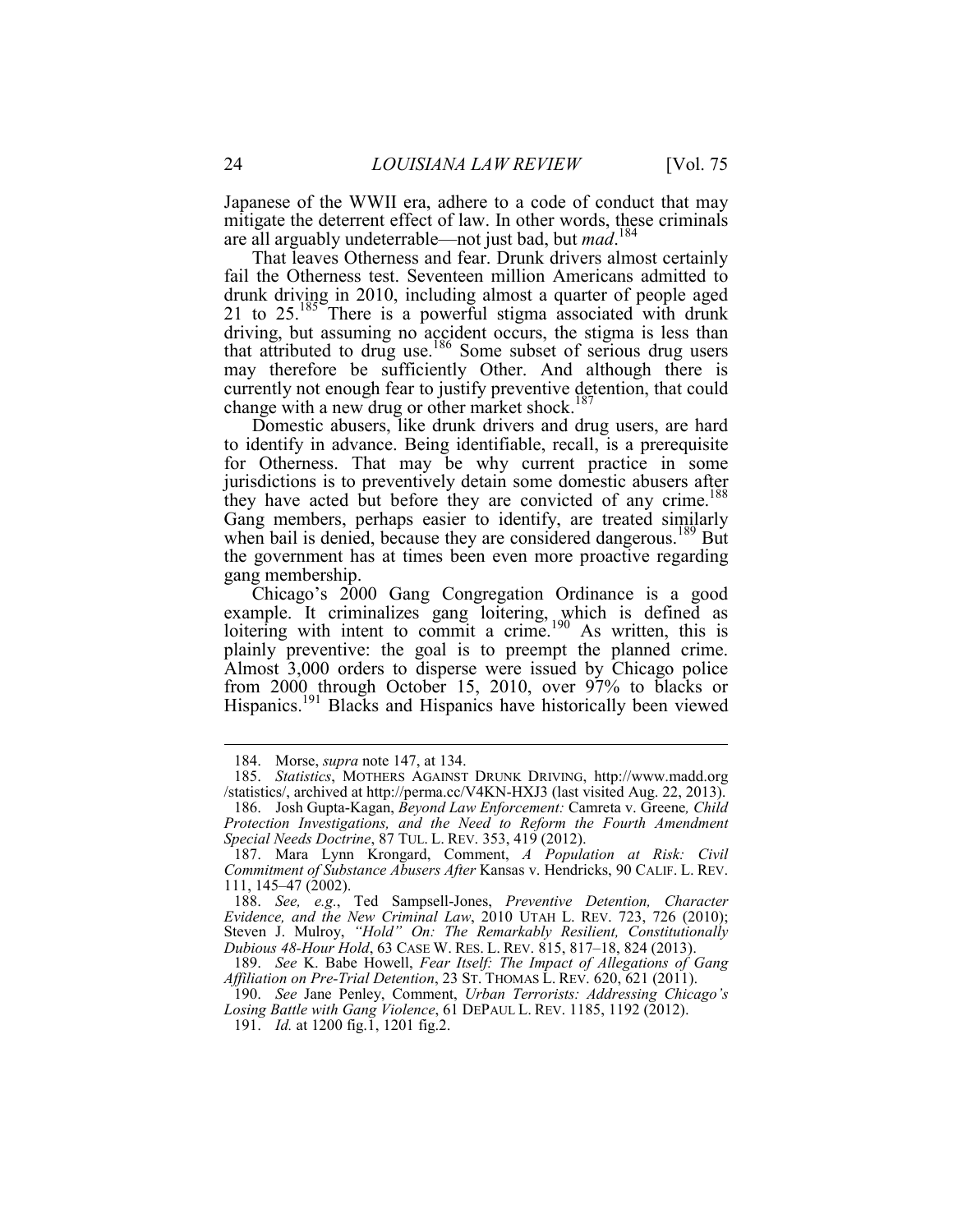as Others; blacks and Hispanics who are members of gangs are even farther outside the mainstream.

Among La Fond's list of four groups, gang members would seem to be the only group sufficiently Other for preventive detention. The last ingredient is fear. To be sure, people fear gang members, but probably not in the same way as they fear terrorists or sex offenders. In 2008, about 5% of violent crime victims could determine that the offender or offenders were gang members.<sup>192</sup> Of course, many victims do not know and many crimes go unreported. The FBI estimates that gangs are responsible for approximately  $48\%$  of violent crime in most jurisdictions.<sup>193</sup> That is a huge number, which could drive fear through the roof if combined with an increase in crime rates like the one observed in the 1960s and 1970s.<sup>194</sup>

In order to drive policy, however, fear must be experienced by those in power.<sup>195</sup> The victims of violent crime are also disproportionately powerless. From 1980 to 2008, the homicide victimization rate for blacks was six times higher than the rate for whites.<sup>196</sup> Most murders are intraracial: 84% of white victims were killed by whites, and 93% of black victims were killed by blacks.<sup>197</sup> The Chicago dispersal order data and these figures together suggest that at least the most visible gang members tend to be black and Hispanic and prey upon individuals in the same groups. That only 22% or so of homicide victims were killed by strangers probably reduces the level of fear the in-group feels toward gang members.<sup>198</sup>

A final important factor weighs against the likelihood of vast mission creep: cost. It would be infeasible to preventively detain,

<u>.</u>

 <sup>192.</sup> *Gangs*, BUREAU OF JUSTICE STATISTICS, http://www.bjs.gov/index .cfm?ty=tp&tid=36, archived at http://perma.cc/9YWP-DLW7 (last visited Aug. 8, 2013).

 <sup>193.</sup> *2011 National Gang Threat Assessment – Emerging Trends*, FED. BUREAU OF INVESTIGATION, http://www.fbi.gov/stats-services/publications/2011 -national-gang-threat-assessment, archived at http://perma.cc/K3M4-ACDQ (last visited Aug. 8, 2013).

 <sup>194.</sup> Alexia Cooper & Erica L. Smith, U.S. DEP'T OF JUSTICE, HOMICIDE TRENDS IN THE UNITED STATES, 1980-2008 2 fig.1, *available at* http://www.bjs .gov/content/pub/pdf/htus8008.pdf, archived at http://perma.cc/UR8J-TRUC (last visited Aug. 6, 2013).

 <sup>195.</sup> *Cf.* Leo Johnathan Ramos, *English First Legislation: Potential National Origin Discrimination*, 11 CHICANO-LATINO L. REV. 77 (1991) ("Historically, the English speaking majority reacted to a growing immigrant and language minority population by allowing xenophobic fears to shape the 'Americanization' policy.").

 <sup>196.</sup> Cooper & Smith, *supra* note 194, at 3 tbl.1.

 <sup>197.</sup> *Id.* at 13.

 <sup>198.</sup> *Id.* at 16.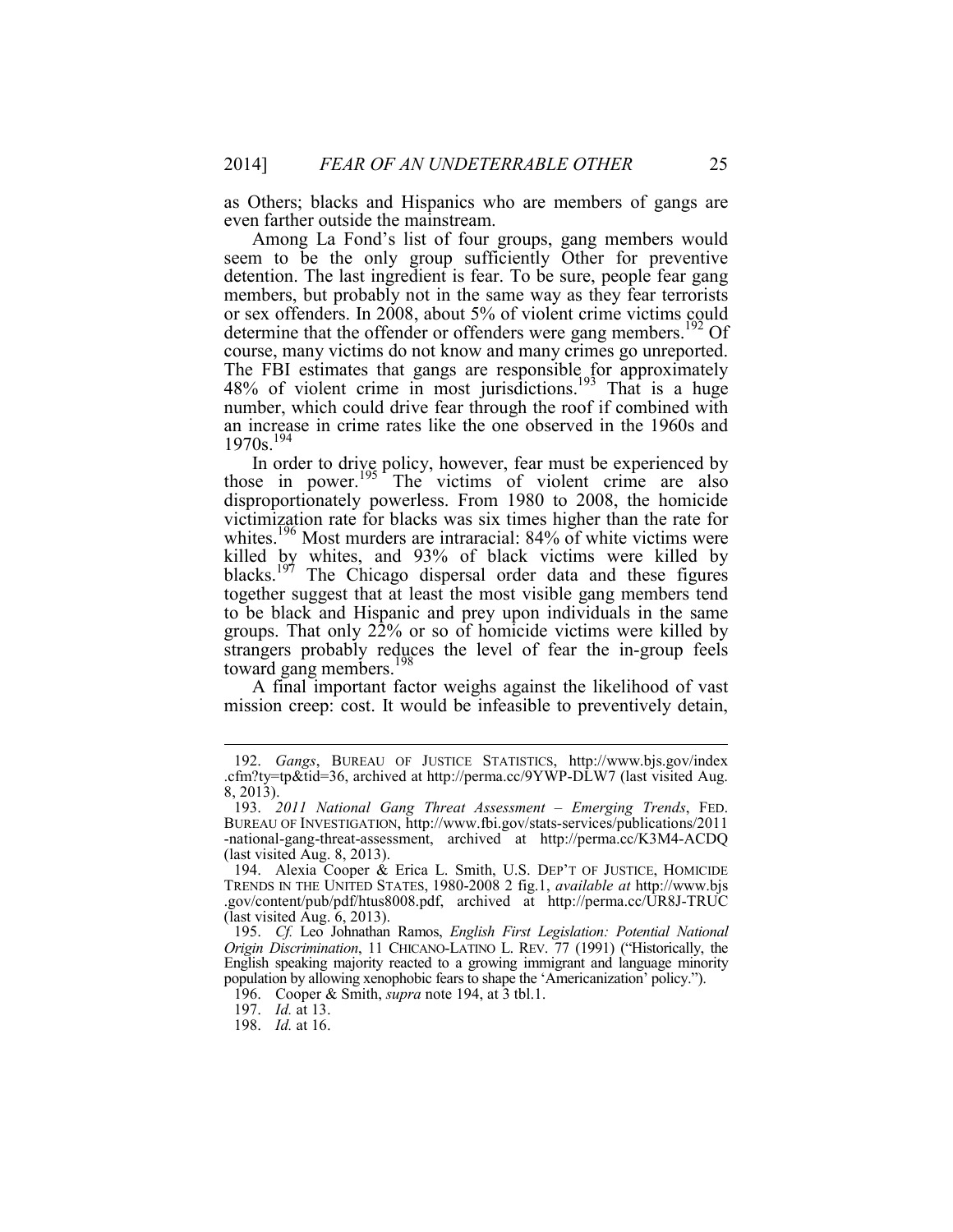even for a relatively short time, every possible drunk driver, drug user, domestic abuser, or gang member.<sup>199</sup> Of course, the intervention could be limited to the most dangerous, as is true for sex offender and mental illness commitment. But the steep cost of incarceration tilts toward freedom. Indeed, it appears to have been the greatest impediment to large-scale expansion of mental illness civil commitment in Virginia. The ingredients may be there—at least after a frightening tragedy like Virginia Tech—but the longterm, cost-saving trend of deinstitutionalization is not easily reversed.

The high cost of incarceration explains why indefinite preventive detention has been limited to categories of people deemed undeterrable. In a perfect world, the threat of enforcement would eliminate all crime. Society would have to lock up no one. In our imperfect world, the hope is that locking up one wrongdoer discourages many others. On the other hand, preventive detention works only if we can accurately identify individuals who are very likely to commit crimes. Sex offender commitment relies on some of the best actuarial instruments, but few, if any, individuals can be confidently classified as more likely than not to commit an offense.<sup>200</sup> Many—perhaps most—detained sex offenders would not commit a crime if released. Society is wasting money by keeping them locked up.

Returning to gang members, this Article earlier suggested that adherence to a gang code—like being Japanese during World War II—might be viewed as rendering a member undeterrable. So far, society appears to disagree.<sup>201</sup> The dominant law enforcement responses to gang violence have been focused on deterrence: more police<sup>202</sup> and stiffer sentences.<sup>203</sup> There are even serious efforts at intervention and rehabilitation.<sup>204</sup> Until a jurisdiction believes these

 203. 18 U.S.C. § 521 (2012). This mirrors the response to the Oklahoma City bombing, *see supra* note 40 and accompanying text. The assumption appears to have been that militia members, like gang members, are deterrable.

 204. Scott H. Decker, *Strategies to Address Gang Crime: A Guidebook for Local Law Enforcement*, U.S. DEP'T OF JUSTICE, *available at* http://www.cops

 <sup>199.</sup> Brian J. Pollock, Kansas v. Hendricks*: A Workable Standard for "Mental Illness" or a Push Down the Slippery Slope Toward State Abuse of Civil Commitment?*, 40 ARIZ. L. REV. 319, 348 (1998).

 <sup>200.</sup> Vars, *Rethinking*, *supra* note 5.

 <sup>201.</sup> *Cf.* Stephanie Smith, *Civil Banishment of Gang Members: Circumventing Criminal Due Process Requirements?*, 67 U. CHI. L. REV. 1461, 1478 (2000) ("There is no indication that the gang members are not capable of being deterred.").

 <sup>202.</sup> *E.g.*, Jim Guy, *Homicide Rate Down Despite Latest Surge*, FRESNO BEE, Dec. 20, 2005, at B2 ("An increased number of officers on the street for gang enforcement creates more of a deterrent, the [police] chief added.").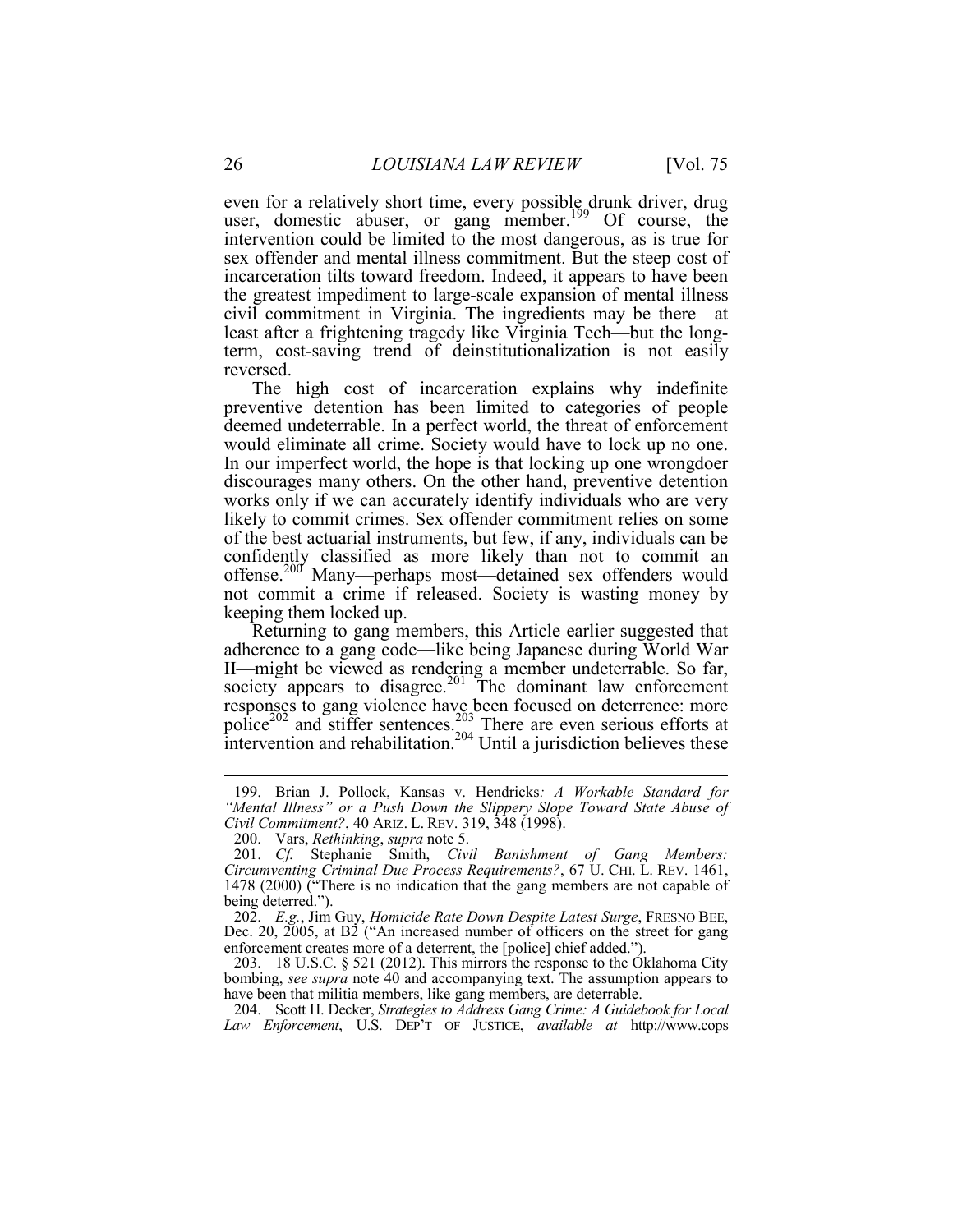1

measures are futile and fear escalates, it seems unlikely that there will be overt indefinite preventive detention of gang members.

#### **CONCLUSION**

Twice in the national security context and twice with sex offenders, the United States has preventively detained hundreds. In the earlier two periods, larger numbers and more types of individuals were detained: tens of thousands of citizens during World War II; and hundreds of homosexuals between the 1930s and 1980s. Against this backdrop, the current wars on terror and sex offenders seem less egregious. To be sure, they rest on dangerously elastic legal concepts that could expand to cover other groups. But the likelihood of such expansion may be somewhat less than previously suggested.

Large-scale, indefinite preventive detention has historically taken place in response to fear of an undeterrable Other. Fear will come and go. Enemies and criminals can be labeled undeterrable. But the types of people we consider Other may have shrunk as we became more diverse. When everyone is a minority, no one is.<sup>205</sup> The dividing line on terrorism post-9/11 was citizenship. Arab and Muslim American U.S. citizens were not preventively detained in large numbers, athough thousands of noncitizens in these groups were. The progress on sex offender commitment seems all but irreversible. It is hard to imagine this country again detaining people merely for being homosexual.<sup>206</sup>

Will the current preventive detention regimes expand in other directions? Probably not. It must be conceded that while the citizenship boundary appears to be robust based on post-9/11 actions, fear of a discrete minority of citizens could become so pronounced as to erase that line. In all likelihood, it will take a massive threat to this country. The sex offender logic could encompass almost any dangerous person, but no other group of people is as frightening and hated. Black and Hispanic gang members are perhaps the group most at risk, but they do not seem to be perceived as undeterrable. Future changes in the three key variables cannot be ruled out and could lead to mission creep, but

<sup>.</sup>usdoj.gov/Publications/e060810142Gang-book-web.pdf, archived at http://perma .cc/72JG-VG3E (last visited Aug. 22, 2014).

 <sup>205.</sup> *Cf.* Kenji Yoshino, *The New Equal Protection*, 124 HARV. L. REV. 747, 747 (2011) (discussing "pluralism anxiety").

 <sup>206.</sup> *Cf.* United States v. Windsor, 133 S. Ct. 2675 (2013) (holding that the Defense of Marriage Act violated the Equal Protection Clause).